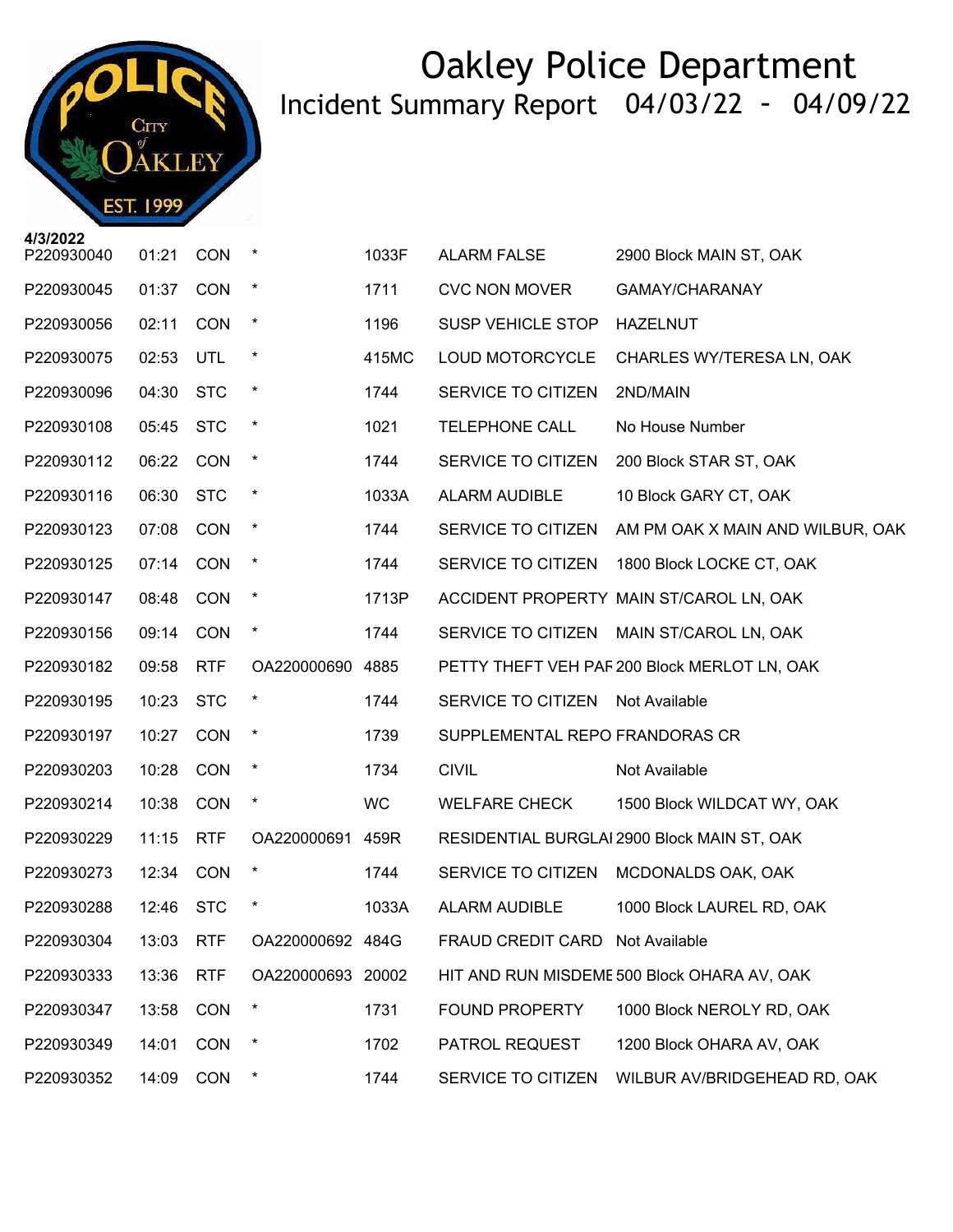

| P220930372             | 14:36     | CON        | $\star$           | 1732       |                                         | SUSP CIRCUMSTANCE SUMMER LAKE PARK, OAK              |
|------------------------|-----------|------------|-------------------|------------|-----------------------------------------|------------------------------------------------------|
| P220930382             | 14:47 UTL |            | $\star$           | 1732       |                                         | SUSP CIRCUMSTANCE AM PM OAK X E CYPRESS AND ALMONDTI |
| P220930398             | 15:02 STC |            | $\star$           | 1744       |                                         | SERVICE TO CITIZEN 100 Block ALMADEN CT, OAK         |
| P220930400             | 15:06     | <b>CON</b> | $\star$           | 1711       | <b>CVC NON MOVER</b>                    | E CYPRESS RD/FRANK HENGEL WY, OAK                    |
|                        |           |            |                   |            |                                         |                                                      |
| P220930430             | 15:57 CON |            | $\star$           | 1732       | <b>SUSP CIRCUMSTANCES Not Available</b> |                                                      |
| P220930445             | 16:23     | UTL        | $^\star$          | 911UNK     | 911 HANGUP                              | 10 Block VAN PELT LN, OAK                            |
| P220930460             | 16:43 UTL |            | $\star$           | WC         | <b>WELFARE CHECK</b>                    | LUCKY OAK, OAK                                       |
| P220930480             | 17:21     | CON        | $\star$           | 5305       | <b>IDENTITY THEFT</b>                   | 1200 Block SIERRA TRAIL RD, OAK                      |
| P220930488             | 17:45     | <b>STC</b> | $\star$           | 1734       | <b>CIVIL</b>                            | 4600 Block BAYSIDE WY, OAK                           |
| P220930500             | 18:12 STC |            | $\star$           | <b>STC</b> | SERVICE TO CITIZEN                      | PD OAK POLICE DEPARTMENT, OAK                        |
| P220930508             | 18:15     | CON        | $\star$           | 415V       | <b>VERBAL DISPUTE</b>                   | 5000 Block TEAKWOOD DR, OAK                          |
| P220930509             | 18:18     | <b>RTF</b> | OA220000694 488SL |            | <b>SHOPLIFT</b>                         | GROCERY OUTLET OAK, OAK                              |
| P220930515             | 18:31 STC |            | $\star$           | <b>STC</b> | SERVICE TO CITIZEN                      | 100 Block FRANCISCO VILLA DR, OAK                    |
| P220930516             | 18:29 UTL |            | $\star$           | <b>WC</b>  | <b>WELFARE CHECK</b>                    | 5000 Block TEAKWOOD DR, OAK                          |
| P220930525             | 18:50     | CON        | $^\star$          | 1033A      | ALARM AUDIBLE                           | 1800 Block TERESA LN, OAK                            |
| P220930534             | 18:58     | <b>RTF</b> | OA220000695 594   |            | <b>VANDALISM</b>                        | 5000 Block TEAKWOOD DR, OAK                          |
| P220930537             | 19:01     | <b>STC</b> | $\star$           | 1702       | PATROL REQUEST                          | 100 Block FRANCISCO VILLA DR, OAK                    |
| P220930538             | 18:59     | ARR        | OA220000696 1760  |            | <b>WARRANT ARREST</b>                   | HILL AV/MALICOAT AV, OAK                             |
| P220930548             | 19:16     | $\star$    | OA220000697 415V  |            | <b>VERBAL DISPUTE</b>                   | 50 Block CAROL LN, OAK                               |
| P220930563 19:41 WRN * |           |            |                   | 1711       | <b>CVC NON MOVER</b>                    | GARDENIA AV/MAIN ST, OAK                             |
|                        |           |            |                   |            |                                         |                                                      |
| P220930606             | 20:31     | CON        |                   | 243        | <b>BATTERY</b>                          | Not Available                                        |
| P220930627             | 21:06     | UTL        | $^\star$          | 23103      | <b>RECKLESS DRIVING</b>                 | PONDEROSA DR/SEQUOIA DR, OAK                         |
| P220930629             | 21:14     | <b>CON</b> | $\star$           | 415UG      | UNWANTED GUEST                          | 2000 Block TRUMAN LN, OAK                            |
| P220930643             | 21:36     | CON        | $^\star$          | 415D       |                                         | DISTURBANCE-DOMES 300 Block CLOVE WY, OAK            |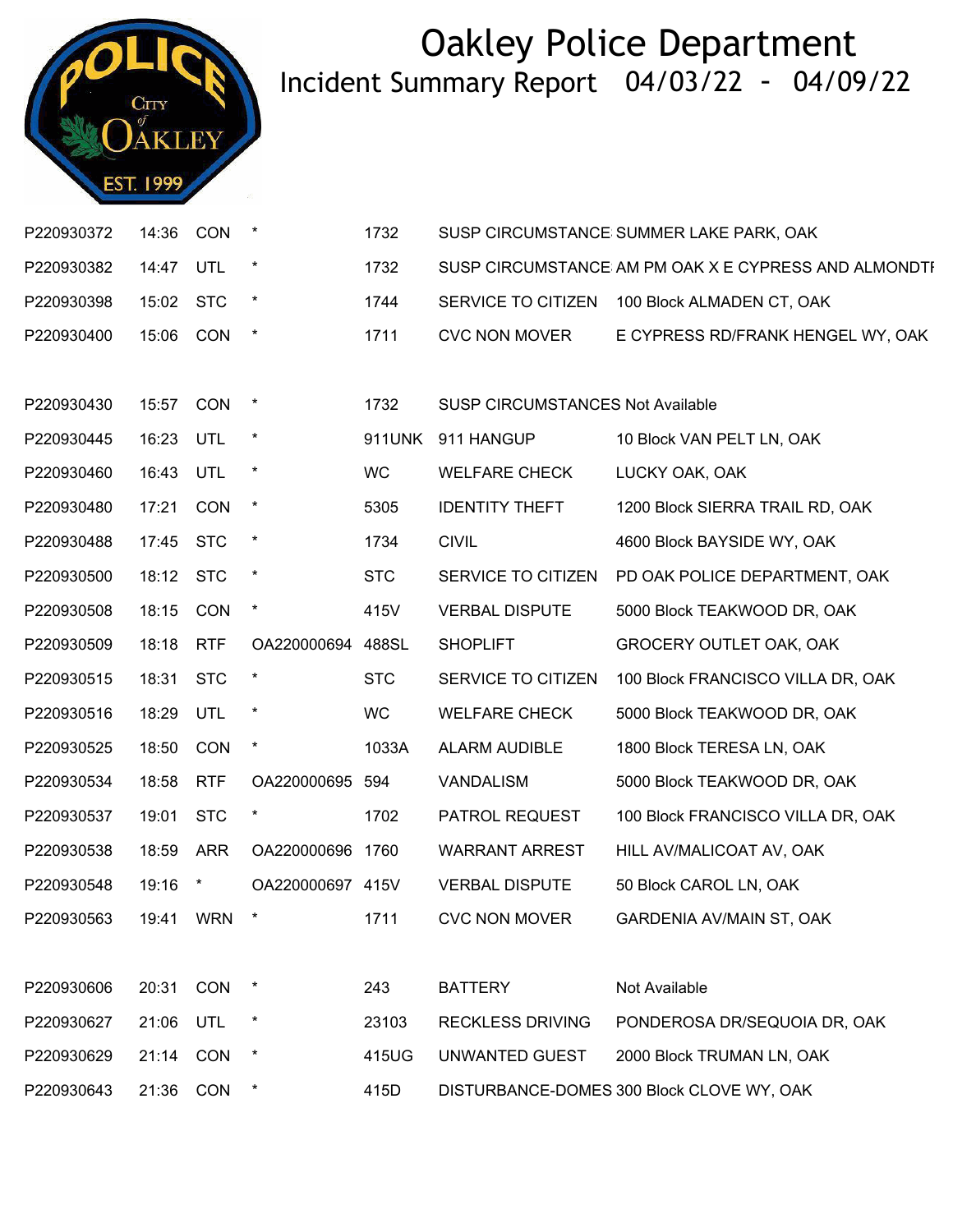

| P220930688 | 23:32 | <b>RTF</b> | OA220000699 1738  |           | <b>OUTSIDE ASSIST</b>   | 1800 Block LAKEWOOD DR, OAK                   |
|------------|-------|------------|-------------------|-----------|-------------------------|-----------------------------------------------|
| 4/4/2022   |       |            |                   |           |                         |                                               |
| P220940018 | 01:05 | <b>UNF</b> | $\star$           | 1033F     | <b>ALARM FALSE</b>      | <b>BLACK BEAR DINER, OAK</b>                  |
| P220940020 | 01:10 | UTL        | $\ast$            | 1719      | <b>SUSP PERSON STOP</b> | 100 Block DOUGLAS RD, OAK                     |
| P220940027 | 01:44 | <b>CIT</b> | $\star$           | 1711      | <b>CVC NON MOVER</b>    | 1000 Block VINEYARD DR, OAK                   |
|            |       |            |                   |           |                         |                                               |
| P220940125 | 08:12 | <b>AIC</b> | OA220000700 1713P |           |                         | ACCIDENT PROPERTY CARPENTER RD/BROWN RD, OAK  |
| P220940134 | 08:27 | <b>STC</b> | $\star$           | 1744      | SERVICE TO CITIZEN      | FREEDOM HIGH SCHOOL, OAK                      |
| P220940145 | 08:46 | <b>CON</b> | $\star$           | 1744      | SERVICE TO CITIZEN      | 1500 Block THISTLE CT, OAK                    |
| P220940151 | 08:53 | <b>STC</b> | $\ast$            | 1744      | SERVICE TO CITIZEN      | PD ANTIOCH                                    |
| P220940163 | 09:01 | <b>STC</b> | $\ast$            | 1744      | SERVICE TO CITIZEN      | 100 Block PICASSO DR, OAK                     |
| P220940169 | 09:05 | <b>CON</b> | $\star$           | 1739      |                         | SUPPLEMENTAL REPO 5000 Block TEAKWOOD DR, OAK |
| P220940209 | 09:40 | <b>STC</b> | $\ast$            | 1712      | <b>PARKER</b>           | 5000 Block WINCHESTER DR, OAK                 |
| P220940215 | 09:19 | <b>CON</b> | $\ast$            | 1744      | SERVICE TO CITIZEN      | TACO BELL OAK, OAK                            |
| P220940219 | 09:59 | <b>CON</b> | $\star$           | 1712      | <b>PARKER</b>           | JANE LN/KENNETH LN, OAK                       |
| P220940222 | 10:04 | <b>CON</b> | $\ast$            | 1744      | SERVICE TO CITIZEN      | Not Available                                 |
| P220940241 | 10:23 | <b>CON</b> | $\ast$            | 1033F     | <b>ALARM FALSE</b>      | 800 Block STICKNEY WY, OAK                    |
| P220940254 | 10:40 | <b>STC</b> | $\ast$            | 1744      | SERVICE TO CITIZEN      | 200 Block HARTSTONE CR                        |
| P220940266 | 10:50 | CAN        | $\ast$            | 1033F     | <b>ALARM FALSE</b>      | 10 Block MINARET RD, OAK                      |
|            |       |            |                   |           |                         |                                               |
| P220940315 | 11:31 | <b>RTF</b> | OA220000701 10851 |           | <b>VEHICLE THEFT</b>    | 6100 Block BRIDGEHEAD RD, OAK                 |
| P220940337 | 11:50 | UTL        | $\ast$            | 1739      |                         | SUPPLEMENTAL REPORT WILBUR AV/BRIDGEHEAD RD,  |
| P220940347 | 12:01 | <b>UNF</b> | $\ast$            | 243       | OAK BATTERY             | 90 Block LOZOYA WY, OAK                       |
| P220940373 | 12:34 | <b>CON</b> | $\ast$            | 1739      |                         | SUPPLEMENTAL REPORT 20 Block MORI CT, OAK     |
| P220940380 | 12:45 | <b>UTL</b> | $\ast$            | <b>WC</b> | <b>WELFARE CHECK</b>    | 300 Block LAS DUNAS AV, OAK                   |
| P220940412 | 13:03 | <b>STC</b> |                   | 1744      | SERVICE TO CITIZEN      | 1600 Block MAIN ST, OAK                       |
|            |       |            |                   |           |                         |                                               |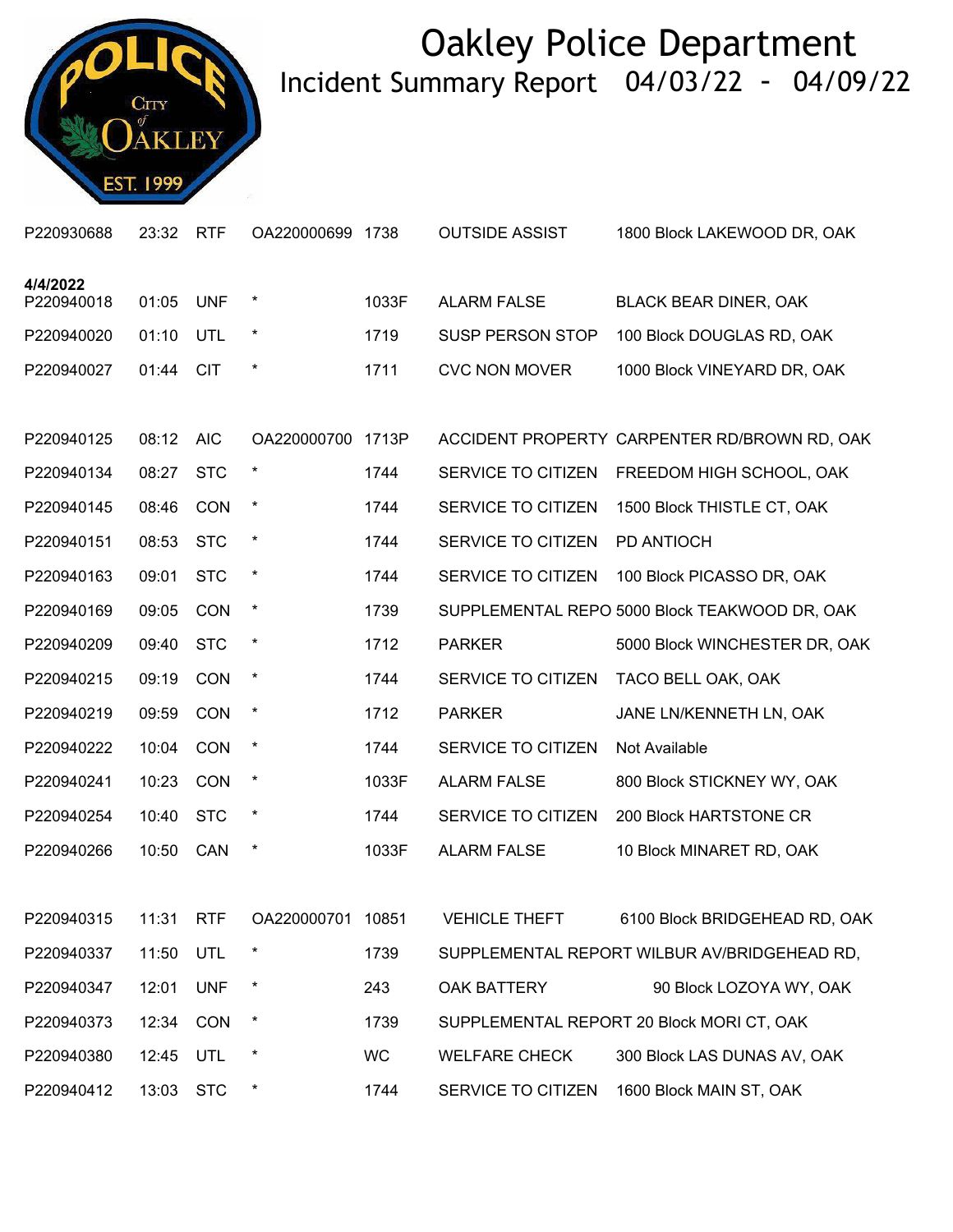

| P220940420 | 13:16     | <b>CON</b> |                  | 415NBR         | <b>NEIGHBOR DISPUTE</b>                | 10 Block DIANE CT, OAK                          |
|------------|-----------|------------|------------------|----------------|----------------------------------------|-------------------------------------------------|
| P220940423 | 13:19     | <b>RTF</b> | OA220000702 459C |                |                                        | COMMERCIAL BURGLA 1600 Block MAIN ST, OAK       |
| P220940429 | 13:21     | <b>UTL</b> | $\star$          | 1739           |                                        | SUPPLEMENTAL REPO 3800 Block WILLOW RD, BIS     |
| P220940441 | 13:34     | <b>CON</b> | $\star$          | <b>OASST</b>   | <b>OUTSIDE ASSIST</b>                  | DELTA VISTA MIDDLE SCHOOL, OAK                  |
| P220940445 | 13:37     | <b>STC</b> | $\star$          | 1744           | SERVICE TO CITIZEN                     | BIG BREAK RD/MAIN ST, OAK                       |
| P220940446 | 13:41     | <b>STC</b> | $\star$          | 1744           | SERVICE TO CITIZEN                     | 1200 Block SIERRA TRAIL RD, OAK                 |
| P220940468 | 14:04     | <b>STC</b> | $\star$          | 1744           | SERVICE TO CITIZEN                     | PAULS AUTO                                      |
| P220940474 | 14:05     | <b>CON</b> | $\star$          | 1033F          | <b>ALARM FALSE</b>                     | 500 Block MALICOAT AV, OAK                      |
| P220940512 | 14:44     | <b>CON</b> | $\star$          | <b>WC</b>      | <b>WELFARE CHECK</b>                   | 400 Block MOCKINGBIRD LN, OAK                   |
| P220940522 | 15:09     | UTL        | $\star$          | 1738           | <b>OUTSIDE ASSIST</b>                  | <b>RALEYS</b>                                   |
| P220940523 | 15:05     | <b>CON</b> | $\star$          | 415V           | <b>VERBAL DISPUTE</b>                  | DRIFTWOOD MARINA, OAK                           |
| P220940538 | 15:22     | <b>CON</b> | $\star$          | 1739           |                                        | SUPPLEMENTAL REPO 6100 Block BRIDGEHEAD RD, OAK |
| P220940545 | 15:34     | <b>CON</b> | $\star$          | 1744           | SERVICE TO CITIZEN                     | 60 Block CAROL LN, OAK                          |
| P220940557 | 15:44     | <b>CON</b> | $\star$          | <b>SV</b>      | SUSP VEHICLE STOP                      | MAIN ST/BRIDGEHEAD RD, OAK                      |
| P220940562 | 15:47     | UTL        | $\star$          | <b>WC</b>      | <b>WELFARE CHECK</b>                   | OHARA AV/W CYPRESS RD, OAK                      |
| P220940569 | 15:55     | <b>CON</b> | $\star$          | 532            |                                        | FRAUD FALSE PRETEN 10 Block WESTMINSTER CT, OAK |
| P220940600 | 16:37     | <b>UNF</b> | $\star$          | 911UNK         | 911 HANGUP                             | 10 Block RENOIR CT, OAK                         |
| P220940606 | 16:43     | <b>RTF</b> | OA220000703 459C |                | <b>COMMERCIAL BURGLA Not Available</b> |                                                 |
| P220940616 | 16:56     | <b>CON</b> | $\star$          | 488            | PETTY THEFT                            | 600 Block MILLER DR, OAK                        |
| P220940629 | 17:14     | <b>UTL</b> | $\ast$           | 1739           |                                        | SUPPLEMENTAL REPO 6100 Block BRIDGEHEAD RD, OAK |
| P220940637 | 17:22 CON |            |                  | 1739           |                                        | SUPPLEMENTAL REPO DRIFTWOOD MARINA, OAK         |
| P220940641 | 17:30     | <b>UTL</b> | $\ast$           | 594            | <b>VANDALISM</b>                       | BAYSIDE WY/WATERFORD WY, OAK                    |
| P220940649 | 17:38     | <b>CON</b> | $\star$          | 23103          | <b>RECKLESS DRIVING</b>                | MAIN ST/LIVE OAK AV, OAK                        |
| P220940656 | 17:47     | <b>STC</b> | $\star$          | C <sub>6</sub> | <b>OUT INVESTIGATE</b>                 | HOLLAND TRACCT MARINA                           |
| P220940665 | 18:08     | <b>CON</b> | $\star$          | 1711           | <b>CVC NON MOVER</b>                   | <b>DELTA/KNIGHSTEN</b>                          |
| P220940728 | 19:26     | <b>CON</b> | $\star$          | 415D           |                                        | DISTURBANCE-DOMES 2200 Block EASTPORT DR, OAK   |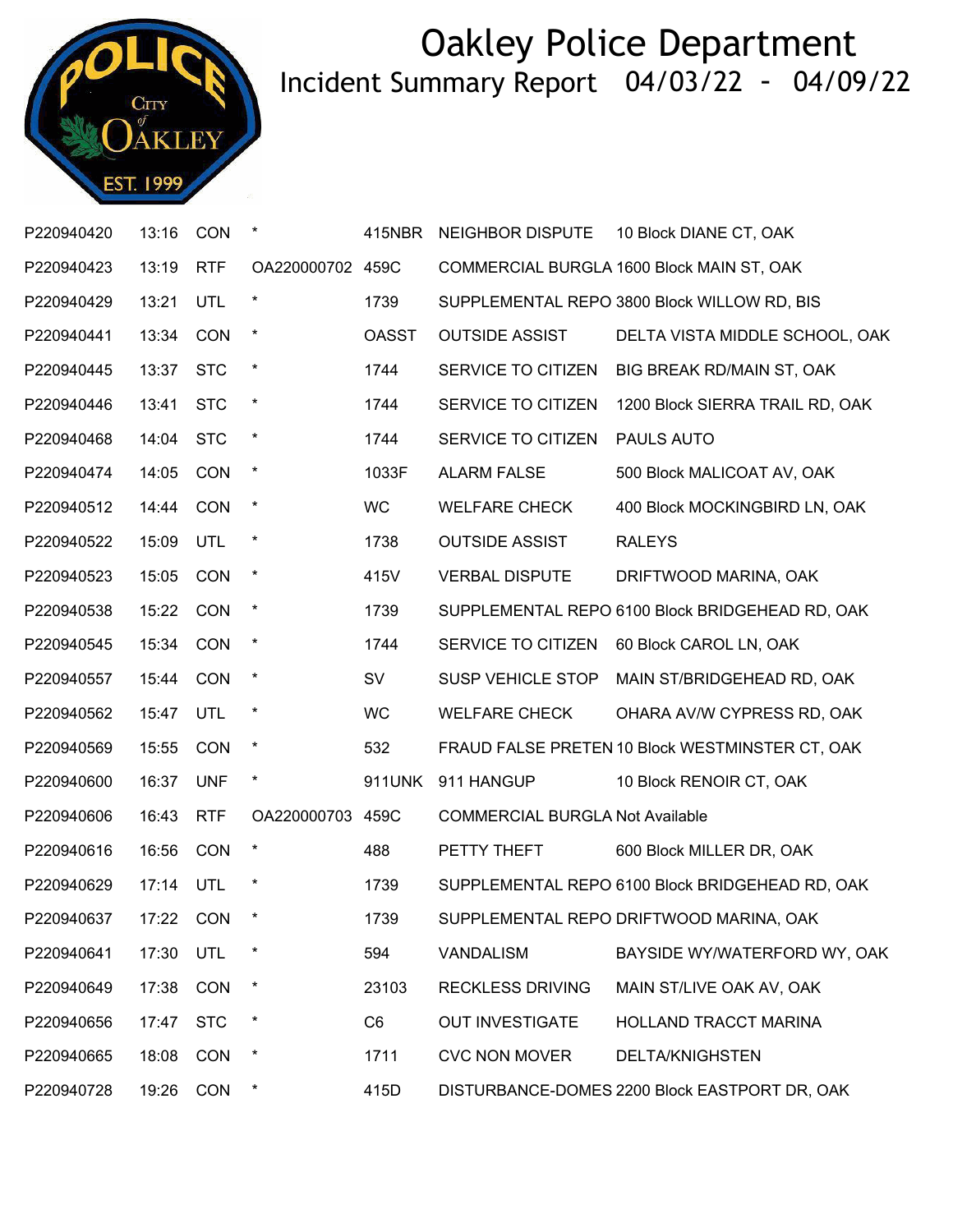

|          | P220940738 | 19:42     | UTL        |         | 415V         | <b>VERBAL DISPUTE</b> | 2200 Block EASTPORT DR, OAK                        |
|----------|------------|-----------|------------|---------|--------------|-----------------------|----------------------------------------------------|
|          | P220940784 | 21:17     | UTL        | $\ast$  | <b>SSUBJ</b> |                       | SUSPICIOUS SUBJECT 100 Block KINGS CANYON WY, OAK  |
|          | P220940795 | 21:37 CON |            | $\star$ | WC           | <b>WELFARE CHECK</b>  | 50 Block CAROL LN, OAK                             |
|          | P220940799 | 21:53     | <b>CON</b> | $\star$ | 59           | <b>SECURITY CHECK</b> | OAKLEY REC CENTER                                  |
|          | P220940802 | 21:57     | CON        | $\star$ | <b>SSUBJ</b> |                       | SUSPICIOUS SUBJECT 1200 Block SIERRA TRAIL RD, OAK |
|          | P220940803 | 22:00 STC |            | $\star$ | 1744         | SERVICE TO CITIZEN    | TAIL WAG INN                                       |
|          | P220940809 | 22:10 UTL |            | $\star$ | <b>SSUBJ</b> |                       | SUSPICIOUS SUBJECT 100 Block LITTLE RANCH CR, OAK  |
|          | P220940810 | 22:12     | CON        | $\star$ | 1744         | SERVICE TO CITIZEN    | 90 Block E BOLTON RD, OAK                          |
|          | P220940815 | 22:19 STC |            | $\star$ | 1059         | <b>SECURITY CHECK</b> | 3100 Block MAIN ST, OAK                            |
|          | P220940823 | 22:35     | <b>STC</b> | $\star$ | 1059         | <b>SECURITY CHECK</b> | 4000 Block WILBUR AVE                              |
|          | P220940827 | 22:42     | <b>CON</b> | $\star$ | 59           | <b>SECURITY CHECK</b> | 1000 Block LAUREL RD, OAK                          |
|          | P220940832 | 22:46 CON |            | $\star$ | <b>WC</b>    | <b>WELFARE CHECK</b>  | Not Available                                      |
|          | P220940849 | 23:25     | <b>STC</b> | $\star$ | 1744         | SERVICE TO CITIZEN    | EMERSON RANCH AND GOLDEN STATE P/                  |
|          | P220940854 | 23:38     | <b>STC</b> | $\ast$  | 1744         | SERVICE TO CITIZEN    | RUBENS NEIGHBORHOOD                                |
|          | P220940856 | 23:44 UTL |            | $\star$ | 415V         | <b>VERBAL DISPUTE</b> | 1700 Block WALNUT MEADOWS DR, OAK                  |
| 4/5/2022 |            |           |            |         |              |                       |                                                    |
|          | P220950005 | 00:11     | <b>STC</b> | $\star$ | 1744         | SERVICE TO CITIZEN    | SHADY OAK NEIGHBORHOOD                             |
|          | P220950009 | 00:23     | CON        | $\star$ | 59           | <b>SECURITY CHECK</b> | <b>BAC BANK</b>                                    |
|          | P220950014 | 00:30     | <b>STC</b> | $\star$ | 1744         | SERVICE TO CITIZEN    | ARCO AREA BRIDGEHEAD                               |
|          | P220950018 | 00:37     | <b>STC</b> | $\ast$  | 1744         | SERVICE TO CITIZEN    | 4700 Block MAIN ST, OAK                            |
|          | P220950021 | 00:42     | <b>CON</b> | $\star$ | <b>SCIRC</b> |                       | SUSPICIOUS CIRCUMS 100 Block ONTARIO ST, OAK       |
|          | P220950024 | 00:57     | <b>STC</b> |         | 1059         | <b>SECURITY CHECK</b> | 3400 Block MAIN ST, OAK                            |
|          | P220950025 | 00:57     | CON        | $\star$ | 59           | <b>SECURITY CHECK</b> | <b>SCHEER SECURITY</b>                             |
|          | P220950026 | 00:58     | <b>CON</b> |         |              | PATREQ PATROL REQUEST | 100 Block ONTARIO ST, OAK                          |
|          | P220950029 | 01:01     | <b>STC</b> | $\ast$  | 1744         | SERVICE TO CITIZEN    | <b>UHAUL</b>                                       |
|          | P220950041 | 01:56     | CON        | $\star$ | 59           | <b>SECURITY CHECK</b> | LUCKY OAK, OAK                                     |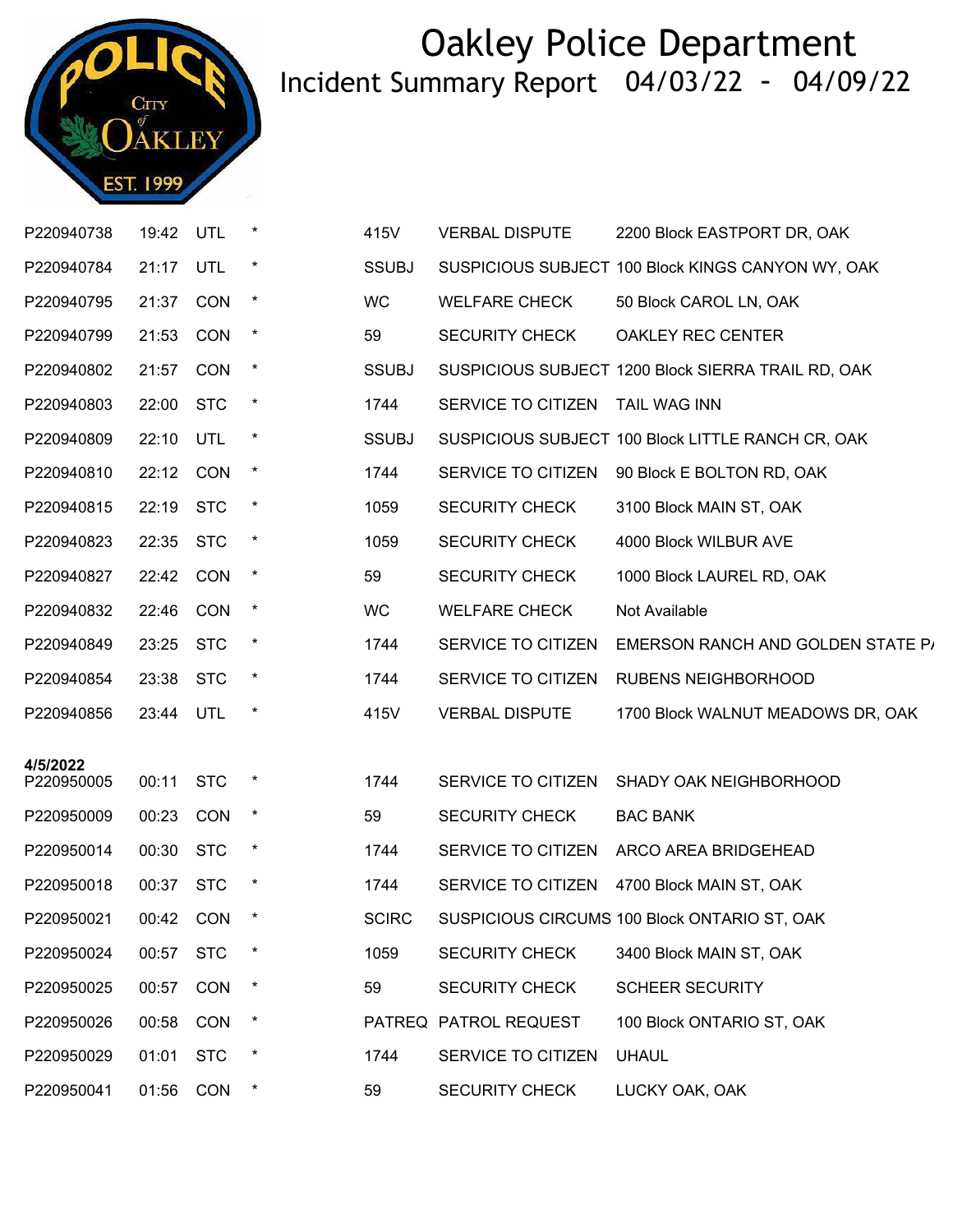

| P220950042 | 01:56 STC |            |                  | 1059         | <b>SECURITY CHECK</b>                   | CHEVRON OAK X MAIN BRIDGEHEAD, OAK               |
|------------|-----------|------------|------------------|--------------|-----------------------------------------|--------------------------------------------------|
| P220950043 | 01:58     | <b>CON</b> | $\star$          | <b>SCIRC</b> | <b>SUSPICIOUS CIRCUMS Not Available</b> |                                                  |
| P220950048 | 02:12     | UTL        | $\ast$           | 415F         | DISTURBANCE-FIGHT                       | EMPIRE AV/LAUREL RD, OAK                         |
| P220950050 | 02:20     | CON        | $\star$          | 59           | <b>SECURITY CHECK</b>                   | DIAMOND HILLS SPORTS CLUB AND SPA,               |
| P220950060 | 03:01     | <b>STC</b> | $\ast$           | 1744         | SERVICE TO CITIZEN                      | <b>EMERSON RANCH</b>                             |
| P220950079 | 04:22     | <b>STC</b> | $\star$          | 1744         | SERVICE TO CITIZEN                      | <b>EMERSON RANCH</b>                             |
| P220950086 | 04:39 UNF |            | $\star$          | 1033A        | ALARM AUDIBLE                           | <b>TOWER MART, OAK</b>                           |
| P220950108 | 05:43     | <b>CON</b> | $\star$          | 1744         | SERVICE TO CITIZEN                      | 100 Block OXFORD DR, OAK                         |
| P220950145 | 07:26     | <b>CON</b> | $\star$          | 415D         |                                         | DISTURBANCE-DOMES 1500 Block SYCAMORE DR, OAK    |
| P220950303 | 10:11 UTL |            | $\star$          | 911UNK       | 911 HANGUP                              | 4500 Block WATERFORD WY, OAK                     |
| P220950341 | 10:47     | <b>STC</b> | $\star$          | 1744         | SERVICE TO CITIZEN                      | PD OAK POLICE DEPARTMENT, OAK                    |
| P220950350 | 10:56     | <b>WRN</b> | $\star$          | 1712         | <b>PARKER</b>                           | 4100 Block SEQUOIA DR, OAK                       |
| P220950364 | 11:11     | <b>CIT</b> | $\star$          | 1712         | <b>PARKER</b>                           | 4000 Block MELLOWOOD DR, OAK                     |
| P220950378 | 11:25     | <b>CIT</b> | $\star$          | 1712         | <b>PARKER</b>                           | 4400 Block FALL LN, OAK                          |
| P220950384 | 11:35     | <b>WRN</b> | $\star$          | 1712         | <b>PARKER</b>                           | 4400 Block FALL LN, OAK                          |
| P220950452 | 12:45 CON |            | $\ast$           | 1734         | <b>CIVIL</b>                            | 2900 Block VINE HILL RD, OAK                     |
|            |           |            |                  |              |                                         |                                                  |
| P220950472 | 13:05     | <b>CON</b> | $\star$          | <b>SUPP</b>  | SUPPLEMENTAL REPO Not Available         |                                                  |
| P220950499 | 13:22 RTF |            | OA220000704 1738 |              | <b>OUTSIDE ASSIST</b>                   | 90 Block OTTOWA                                  |
| P220950502 | 13:23 CON |            | $\ast$           | 1744         | SERVICE TO CITIZEN UNK LOC IN OAKLEY    |                                                  |
| P220950546 |           | 14:03 CON  |                  | 4875         |                                         | GRAND THEFT VEH PA HEMLOCK CT/REDWOOD DR, OAK    |
| P220950569 | 14:26 STC |            |                  | 1744         |                                         | SERVICE TO CITIZEN PD OAK POLICE DEPARTMENT, OAK |
| P220950582 | 14:41     | <b>CON</b> |                  | 1744         |                                         | SERVICE TO CITIZEN 4600 Block CHELSEA DR, OAK    |
| P220950591 | 14:51     | <b>RTF</b> | OA220000705 422  |              | <b>TERRORIST THREATS Not Available</b>  |                                                  |
| P220950597 | 15:02     | <b>CON</b> |                  | 415          |                                         | DISTURBING THE PEA( LAUREL ELEMENTARY, OAK       |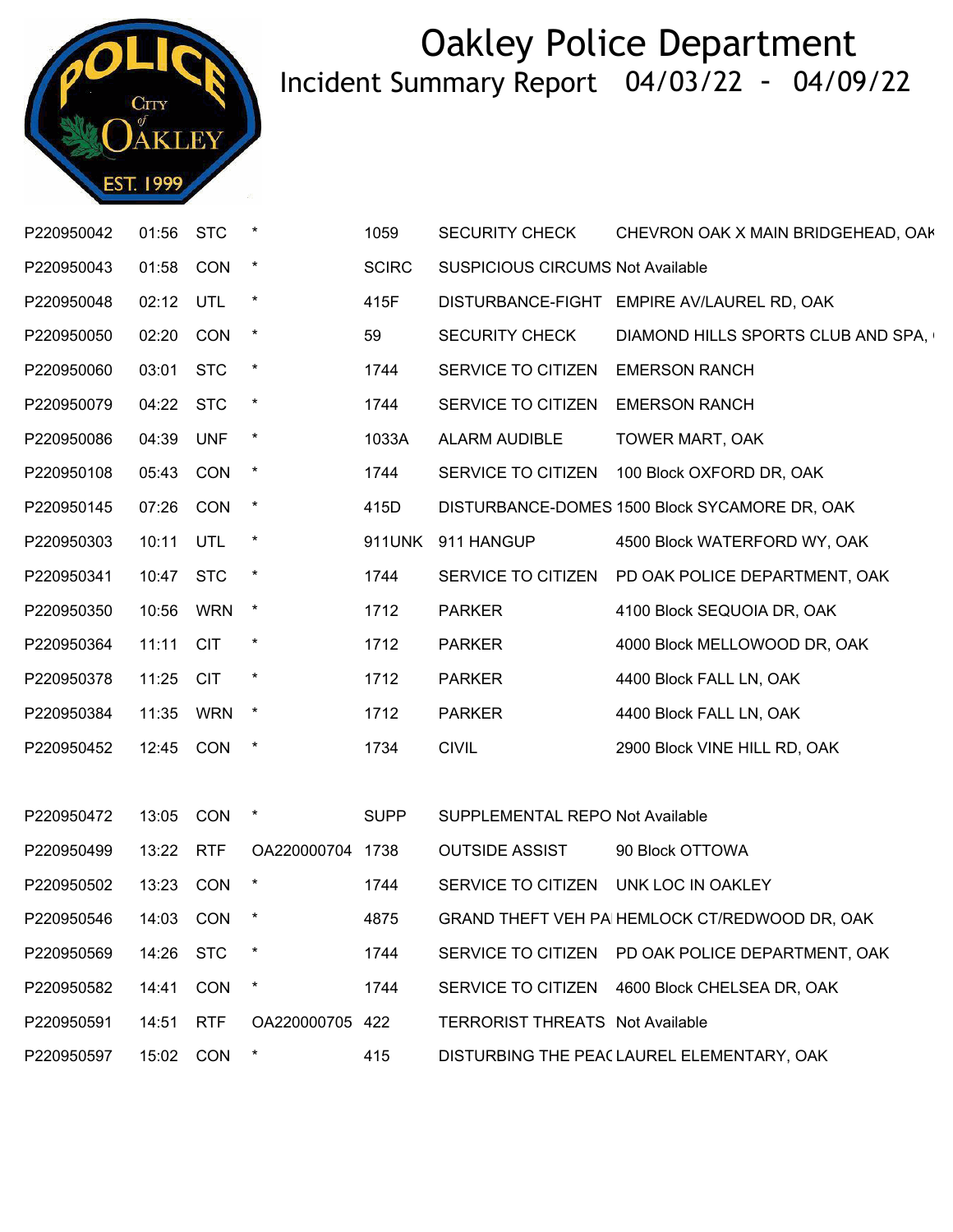

| P220950603 | 15:13     | <b>UNF</b> | $\ast$            | 911UNK      | 911 HANGUP               | 1000 Block WARHOL WY, OAK                       |
|------------|-----------|------------|-------------------|-------------|--------------------------|-------------------------------------------------|
| P220950619 | 15:31     | CON        | $\star$           | 1744        | SERVICE TO CITIZEN       | 900 Block STONEGATE CR, OAK                     |
| P220950640 | 15:56     | <b>CON</b> | $^{\star}$        | 1744        | SERVICE TO CITIZEN       | PD OAK POLICE DEPARTMENT, OAK                   |
| P220950654 | 16:12     | <b>RTF</b> | OA220000706 243   |             | <b>BATTERY</b>           | LAUREL ELEMENTARY, OAK                          |
| P220950658 | 16:15     | UTL        | $\ast$            | 370         | PUBLIC NUISANCE          | MELLOWOOD DR/CLEARWOOD DR, OAK                  |
|            |           |            |                   |             |                          |                                                 |
| P220950685 | 16:42     | <b>WRN</b> | $\ast$            | 1712        | <b>PARKER</b>            | 1900 Block CONCANNON DR, OAK                    |
| P220950690 | 16:47     | <b>RTF</b> | OA220000709 415H  |             | <b>HARASSMENT TOW</b>    | 90 Block PRESCOTT CR, OAK                       |
| P220950693 | 16:50     | <b>RTF</b> | OA220000707 1718  |             | <b>VANDALISM</b>         | 4400 Block MACADAMIA LN, OAK                    |
| P220950704 | 17:06     | <b>RTF</b> | OA220000708 594   |             | PARKER ACCIDENT          | 100 Block WALNUT MEADOWS CT, OAK                |
| P220950714 | 17:22     | <b>WRN</b> | $\star$           | 1712        | <b>PARKER</b>            | FREEDOM HIGH SCHOOL, OAK                        |
| P220950763 | 18:09     | <b>AIC</b> | OA220000710 1713I |             |                          | EMPIRE AV/W CYPRESS RD, OAK                     |
|            |           |            |                   |             |                          |                                                 |
| P220950794 | 18:42     | <b>UNF</b> | $\ast$            | 1033F       | <b>ALARM FALSE</b>       | 100 Block AMBERWIND CR, OAK                     |
|            |           |            |                   |             |                          |                                                 |
|            |           |            |                   |             |                          |                                                 |
| P220950822 | 19:11     | <b>CON</b> | $\ast$            | 1744        | SERVICE TO CITIZEN       | Not Available                                   |
| P220950847 | 19:35     | UTL        | $\ast$            | 488         | PETTY THEFT              | 300 Block LAS DUNAS AV, OAK                     |
| P220950850 | 19:39     | CON        | $\star$           | <b>HS</b>   | <b>H&amp;S VIOLATION</b> | LUCKY OAK, OAK                                  |
| P220950854 | 19:41     | <b>CON</b> | $\star$           | <b>SUPP</b> |                          | SUPPLEMENTAL REPO 1100 Block VINTAGE DR, OAK    |
| P220950869 | 19:56 RTF |            | $\ast$            | 1739        |                          | SUPPLEMENTAL REPO 4300 Block LORENZETTI DR, OAK |
| P220950934 | 21:49     | <b>STC</b> |                   | 1744        | SERVICE TO CITIZEN       | <b>TAIL WAG INN</b>                             |
| P220950937 | 21:52     | <b>STC</b> | $\ast$            | 1744        | SERVICE TO CITIZEN       | <b>SUMMERLAKE</b>                               |
| P220950946 | 22:03     | <b>STC</b> | $\ast$            | 1744        | SERVICE TO CITIZEN       | E BOLTON                                        |
| P220950950 | 22:05     | <b>STC</b> |                   | 1744        | SERVICE TO CITIZEN       | <b>UHAUL</b>                                    |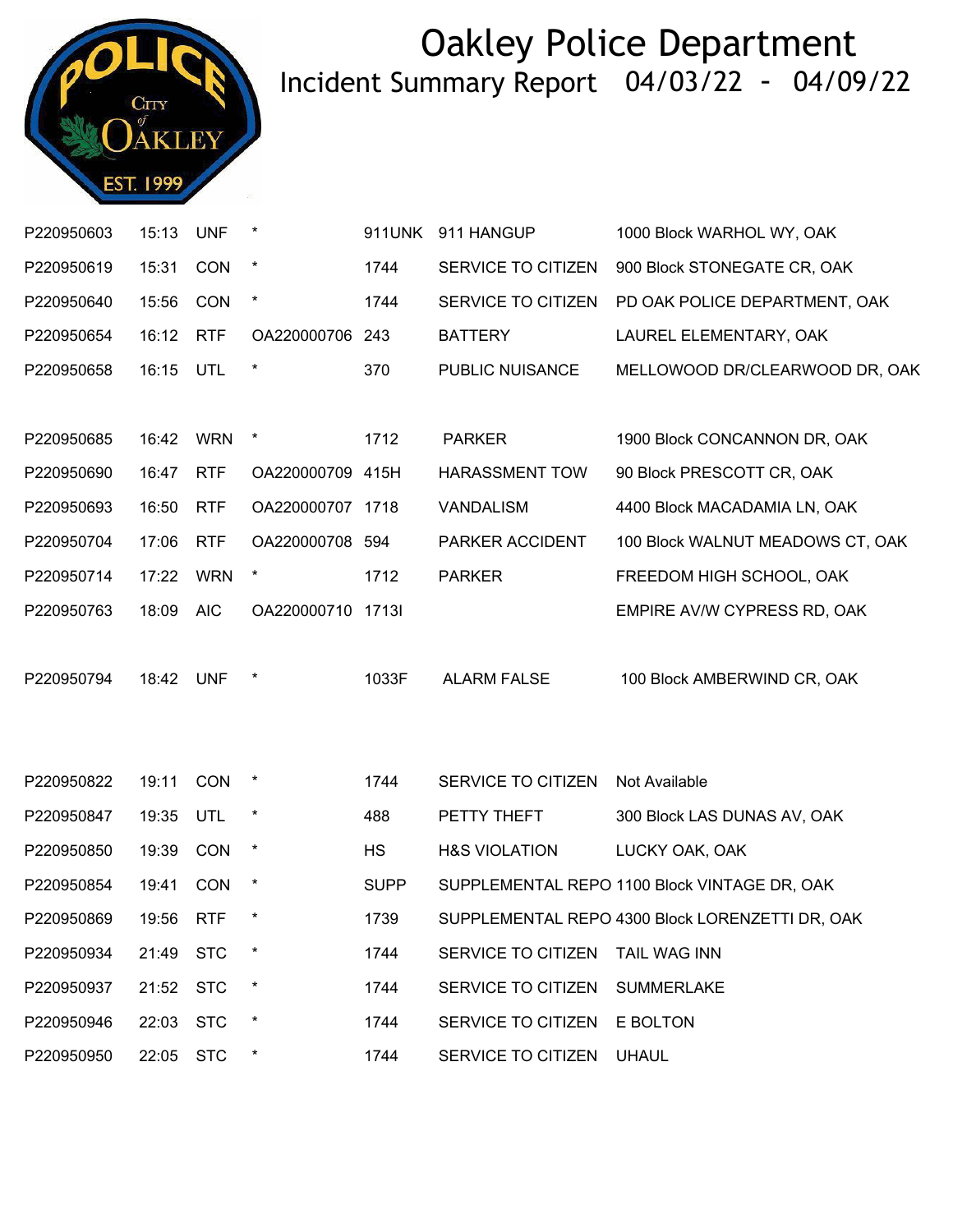

| P220950972             | 22:41     | <b>CON</b> |                  | 1744         | SERVICE TO CITIZEN                            | 10 Block DIANE CT, OAK                               |
|------------------------|-----------|------------|------------------|--------------|-----------------------------------------------|------------------------------------------------------|
| P220950974             | 22:51     | <b>RTF</b> | OA220000713 2736 |              |                                               | VIOLATION DOM VIOL (4400 Block FALL LN, OAK          |
| P220950998             | 23:49     | <b>STC</b> | $\ast$           | 1744         |                                               | SERVICE TO CITIZEN EMERSON RANCH AND GOLDEN STATE P/ |
|                        |           |            |                  |              |                                               |                                                      |
| 4/6/2022<br>P220960034 | 02:14 CON |            | $\ast$           | 59           | <b>SECURITY CHECK</b>                         | 2100 Block LAUREL RD, OAK                            |
| P220960042             | 02:26     | <b>CON</b> | $\star$          | 59           | <b>SECURITY CHECK</b>                         | 2000 Block LAUREL RD, OAK                            |
| P220960044             | 02:36 CON |            | $\star$          | 59           | <b>SECURITY CHECK</b>                         | 2400 Block MAIN ST, OAK                              |
| P220960063             | 04:08     | <b>STC</b> | $\ast$           | 1702         | PATROL REQUEST                                | 4400 Block ROSEAVE                                   |
| P220960065             | 04:20     | <b>STC</b> | $\ast$           | 1744         | SERVICE TO CITIZEN                            | 4700 Block MAIN ST, OAK                              |
| P220960066             | 04:22     | <b>STC</b> | $\star$          | 1744         | SERVICE TO CITIZEN                            | SHADY OAK NEIGHBORHOOD                               |
| P220960069             | 04:39     | <b>STC</b> | $\star$          | 1744         | SERVICE TO CITIZEN                            | <b>EMERSON RANCH</b>                                 |
| P220960070             | 04:36     | <b>RTF</b> | OA220000715 2736 |              | <b>VIOLATION DOM VIOL ORDER Not Available</b> |                                                      |
|                        |           |            |                  |              |                                               |                                                      |
| P220960076             | 05:18     | <b>CON</b> | $\star$          | 1033A        | ALARM AUDIBLE                                 | 500 Block STONE MOUNTAIN DR, OAK                     |
| P220960091             | 06:30     | CON        | $\ast$           | <b>SSUBJ</b> |                                               | SUSPICIOUS SUBJECT 200 Block MERGANSER DR, OAK       |
| P220960112             | 07:22 UTL |            | $\ast$           | 1033A        | <b>ALARM AUDIBLE</b>                          | 3100 Block DOYLE RD, OAK                             |
| P220960148             | 08:11     | UTL        | $\star$          | 1125         | <b>TRAFFIC HAZARD</b>                         | OAKLEY RD/BELDIN LN, OAK                             |
| P220960149             | 08:14     | <b>STC</b> | $\ast$           | 1776         |                                               | SCHOOL ASSEMBLY CHECK FREEDOM HIGH SCHOOL, OAK       |
| P220960165             | 08:28     | <b>RTF</b> | OA220000716 1718 |              | <b>TOW</b>                                    | CHIANTI WY/LORENZETTI DR, OAK                        |
| P220960177             | 08:50     | <b>CON</b> | $\ast$           | 1745         | <b>OUT MISC</b>                               | PD OAK POLICE DEPARTMENT, OAK                        |
|                        |           |            |                  |              |                                               |                                                      |
| P220960204             | 09:16 STC |            |                  |              | PATREQ PATROL REQUEST                         | LAUREL ELEMENTARY, OAK                               |
| P220960225             | 09:41     | CON        | $\ast$           | 2785         |                                               | VIOLATION CUSTODY (PD OAK POLICE DEPARTMENT, OAK     |
| P220960227             | 09:42     | UTL        | $\ast$           | <b>STC</b>   | SERVICE TO CITIZEN                            | PD OAK POLICE DEPARTMENT, OAK                        |
| P220960229             | 09:47     | <b>RTF</b> | OA220000717 1734 |              | <b>CIVIL</b>                                  | 4800 Block MAMMOUTH LN, OAK                          |
| P220960230             | 09:50     | <b>STC</b> | $\ast$           | <b>FOUND</b> | <b>FOUND PROPERTY</b>                         | OHARA AV/WOODGLEN DR, OAK                            |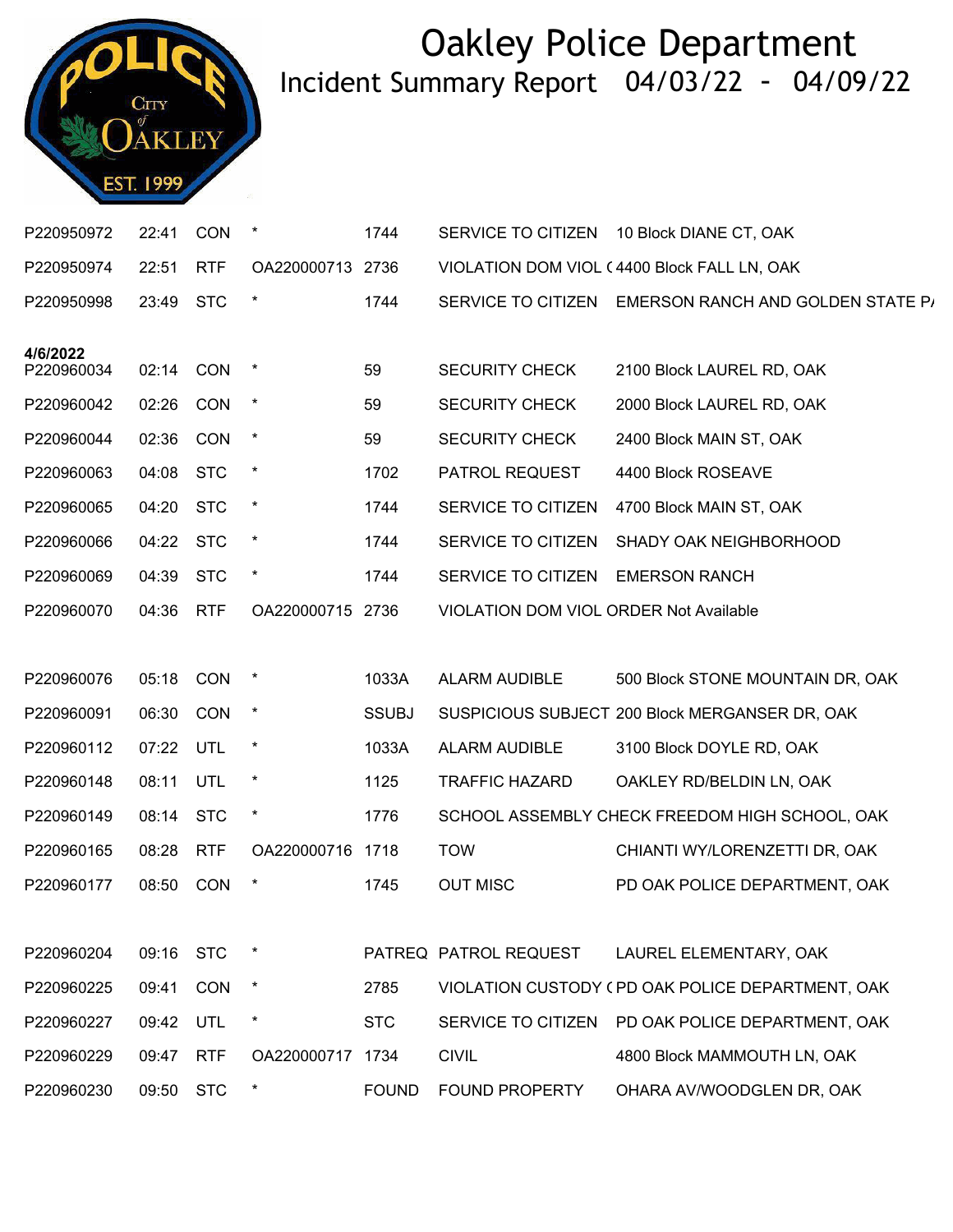

| P220960266           | 10:26     | <b>STC</b> | $\ast$            | 1744          | SERVICE TO CITIZEN                | PD OAK POLICE DEPARTMENT, OAK                 |
|----------------------|-----------|------------|-------------------|---------------|-----------------------------------|-----------------------------------------------|
| P220960338           | 11:30     | CON        | $\star$           | <b>CSB</b>    | <b>CIVIL STANDBY</b>              | Not Available                                 |
| P220960341           | 11:33     | CON        | $\ast$            | 1711          | <b>CVC NON MOVER</b>              | MAIN ST/OHARA AV, OAK                         |
| P220960365           | 11:57     | <b>RTF</b> | OA220000718       | 10851         | <b>VEHICLE THEFT</b>              | 10 Block DA VINCI CT, OAK                     |
| P220960380           | 12:12     | UTL        | $^{\star}$        | <b>WC</b>     | <b>WELFARE CHECK</b>              | MCDONALDS OAK, OAK                            |
| P220960400           | 12:32     | <b>WRN</b> | $\ast$            | 1124          |                                   | ABANDONED VEHICLE 100 Block WILLOWRUN WY, OAK |
| P220960430           | 12:54     | <b>STC</b> | $\ast$            | <b>SUPP</b>   | SUPPLEMENTAL REPO RALEYS OAK, OAK |                                               |
| P220960433           | 12:55     | <b>STC</b> | $\star$           | <b>CIVIL</b>  | <b>CIVIL PROBLEM</b>              | Not Available                                 |
| P220960436           | 12:57     | UTL        | $\ast$            | 911UNK        | 911 HANGUP                        | RITE AID OAK, OAK                             |
| P220960476           | 13:30     | <b>CON</b> | $\ast$            | 602           | <b>TRESPASS</b>                   | 3300 Block NEROLY RD, OAK                     |
| P220960484           | 13:38     | CON        | $\star$           | 602           | <b>TRESPASS</b>                   | 1000 Block QUAIL VALLEY RUN, OAK              |
| P220960527           | 14:15     | CON        | $\ast$            | <b>MISADU</b> | <b>MISSING ADULT</b>              | 100 Block OXFORD DR, OAK                      |
| P220960530           | 14:21     | <b>AIC</b> | OA220000719 1713P |               |                                   | ACCIDENT PROPERTY BROWNSTONE RD/MAIN ST, OAK  |
|                      |           |            |                   |               |                                   |                                               |
| P220960551           | 14:39     | CON        | $\ast$            | 1744          | SERVICE TO CITIZEN                | 5000 Block TEIXEIRA WY, OAK                   |
| P220960567           | 14:56     | CON        | $\ast$            | 1712          | <b>PARKER</b>                     | <b>FAIRHAVEN CT</b>                           |
|                      |           |            |                   |               |                                   |                                               |
| P220960599           | 15:34     | UTL        | $\star$           | 23103         | <b>RECKLESS DRIVING</b>           | MAIN ST/W CYPRESS RD, OAK                     |
| P220960602           | 15:36     | <b>RTF</b> | OA220000723       | 1732          |                                   | SUSP CIRCUMSTANCE 2100 Block LAUREL RD, OAK   |
| P220960606           | 15:42 UTL |            |                   | 911UNK        | 911 HANGUP                        | 20 Block SUSIE CT, OAK                        |
| P220960607 15:44 UTL |           |            |                   |               | 911UNK 911 HANGUP                 | 800 Block BLUESTONE DR, OAK                   |
|                      |           |            |                   |               |                                   |                                               |
| P220960610           | 15:47     | CAN        | $\ast$            | 1033A         | ALARM AUDIBLE                     | 1300 Block TUOLUMNE WY, OAK                   |
| P220960622           | 16:04     | CON        | $\ast$            | 415T          | <b>THREATS</b>                    | DELTA VISTA MIDDLE SCHOOL, OAK                |
| P220960641           | 16:36     | <b>STC</b> | OA220000722 1182  |               |                                   | TC - PROPERTY DAMAGE MAIN ST/BROWNSTONE RD,   |
| P220960648           |           |            |                   |               |                                   |                                               |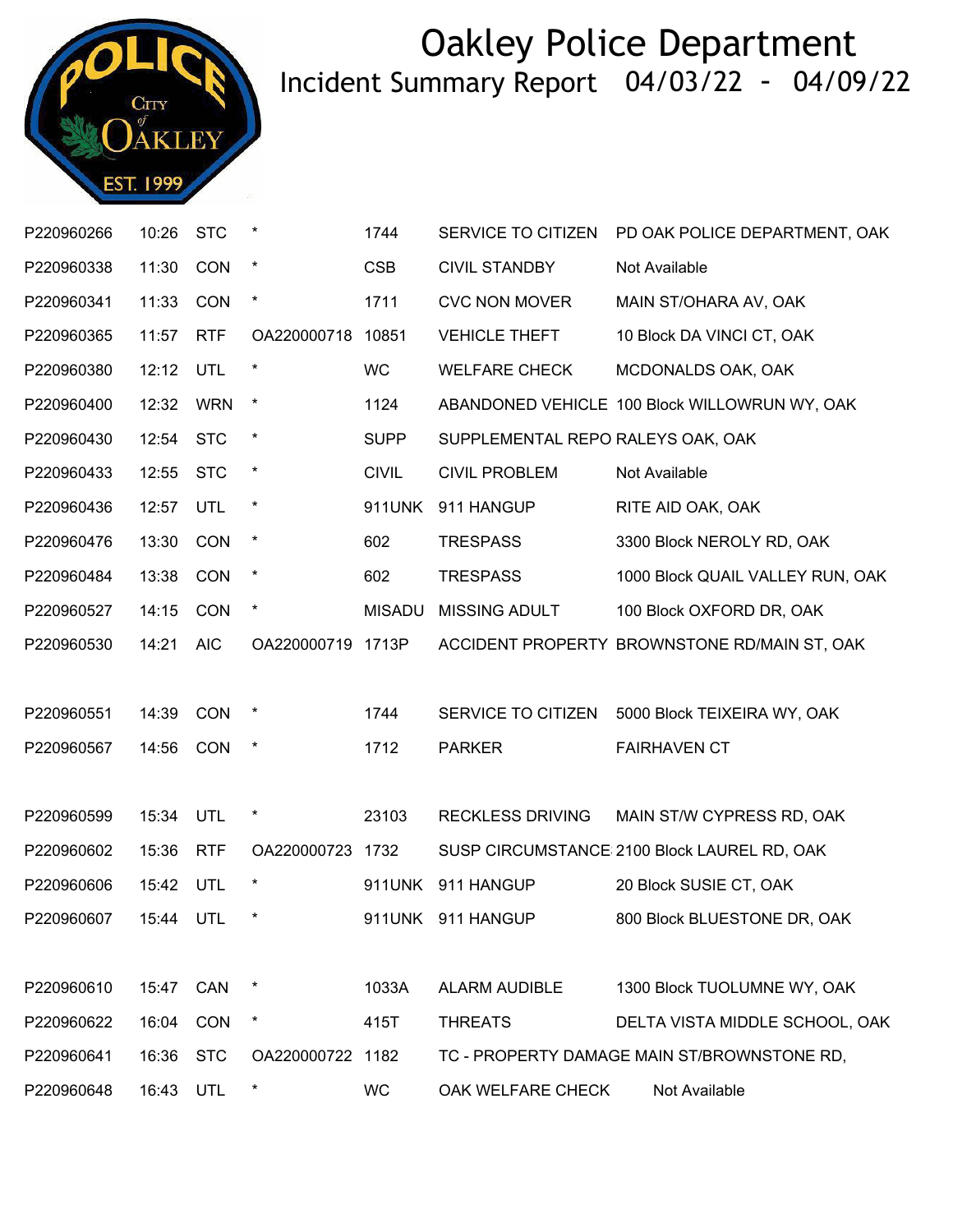

| P220960658 | 16:49     | CON        | $\star$           | 488SL        | <b>SHOPLIFT</b>         | ACE HARDWARE OAK, OAK                           |
|------------|-----------|------------|-------------------|--------------|-------------------------|-------------------------------------------------|
| P220960677 | 17:12 STC |            | $\star$           | 1738         | <b>OUTSIDE ASSIST</b>   | <b>BETHEL MARKET, BIS</b>                       |
| P220960678 | 17:08 STC |            | $\star$           | <b>CIVIL</b> | <b>CIVIL PROBLEM</b>    | 100 Block CAROL LN, OAK                         |
| P220960680 | 17:14     | CON        | $\star$           | <b>SUPP</b>  |                         | SUPPLEMENTAL REPO 10 Block DA VINCI CT, OAK     |
| P220960699 | 17:40 CON |            | $\star$           | <b>SSUBJ</b> |                         | SUSPICIOUS SUBJECT 300 Block FALL CR, OAK       |
| P220960700 | 17:42 UTL |            | $\star$           | 23103        | <b>RECKLESS DRIVING</b> | W CYPRESS RD/MAIN ST, OAK                       |
| P220960701 | 17:44     | <b>CON</b> | $\star$           | <b>SSUBJ</b> |                         | SUSPICIOUS SUBJECT LAUREL FIELDS, OAK           |
| P220960707 | 17:53 CON |            | $\star$           | 370          | PUBLIC NUISANCE         | RALEYS OAK, OAK                                 |
| P220960727 | 18:18     | CON        | $\star$           | 1744         | SERVICE TO CITIZEN      | FREEDOM HIGH SCHOOL, OAK                        |
| P220960728 | 18:25     | <b>RTF</b> | OA220000724 488SL |              | <b>SHOPLIFT</b>         | RITE AID OAK, OAK                               |
| P220960734 | 18:45 STC |            | $\star$           | 1033A        | ALARM AUDIBLE           | 300 Block OAK GLEN DR, OAK                      |
| P220960746 | 19:11 STC |            | $\star$           | 5305         | <b>IDENTITY THEFT</b>   | 4600 Block BURGUNDY DR, OAK                     |
| P220960749 | 19:21     | UTL        |                   | 1744         | SERVICE TO CITIZEN      | 10 Block ELEVEN OAK, OAK                        |
| P220960751 | 19:22 CON |            | $\star$           | 1744         | SERVICE TO CITIZEN      | PD OAK POLICE DEPARTMENT, OAK                   |
| P220960789 | 20:17 CON |            | $\star$           | 415          |                         | DISTURBING THE PEACE 300 Block HAZELNUT LN, OAK |
| P220960853 | 21:47     | <b>STC</b> | $^\star$          | 1744         | SERVICE TO CITIZEN      | TAIL WAG INN                                    |
| P220960857 | 21:54 STC |            | $^\star$          | 1744         | SERVICE TO CITIZEN      | <b>SUMMERLAKE</b>                               |
| P220960865 | 22:00 STC |            | $\star$           | 1059         | <b>SECURITY CHECK</b>   | 3100 Block MAIN ST, OAK                         |
| P220960870 | 22:00     | CON        | $\star$           | 415UG        | UNWANTED GUEST          | 300 Block HAZELNUT LN, OAK                      |
| P220960876 | 22:06 UTL |            | $\ast$            | 1744         | SERVICE TO CITIZEN      | 1900 Block BERINGER WY, OAK                     |
| P220960888 | 22:29     | <b>CON</b> | $\star$           | 59           | <b>SECURITY CHECK</b>   | AM PM OAK X E CYPRESS AND ALMONDTI              |
| P220960889 | 22:29     | <b>STC</b> |                   | 1744         | SERVICE TO CITIZEN      | <b>UHAUL</b>                                    |
| P220960893 | 22:34 CON |            | $\star$           | 415V         | <b>VERBAL DISPUTE</b>   | 100 Block MALICOAT AV, OAK                      |
| P220960908 | 23:08     | <b>CON</b> | $\star$           | 59           | <b>SECURITY CHECK</b>   | 1000 Block LAUREL RD, OAK                       |
| P220960918 | 23:23     | <b>STC</b> | $\ast$            | 1059         | <b>SECURITY CHECK</b>   | 3400 Block MAIN STREET                          |
| P220960922 | 23:39     | <b>STC</b> | $\star$           | 1744         | SERVICE TO CITIZEN      | MALICOAT AVE                                    |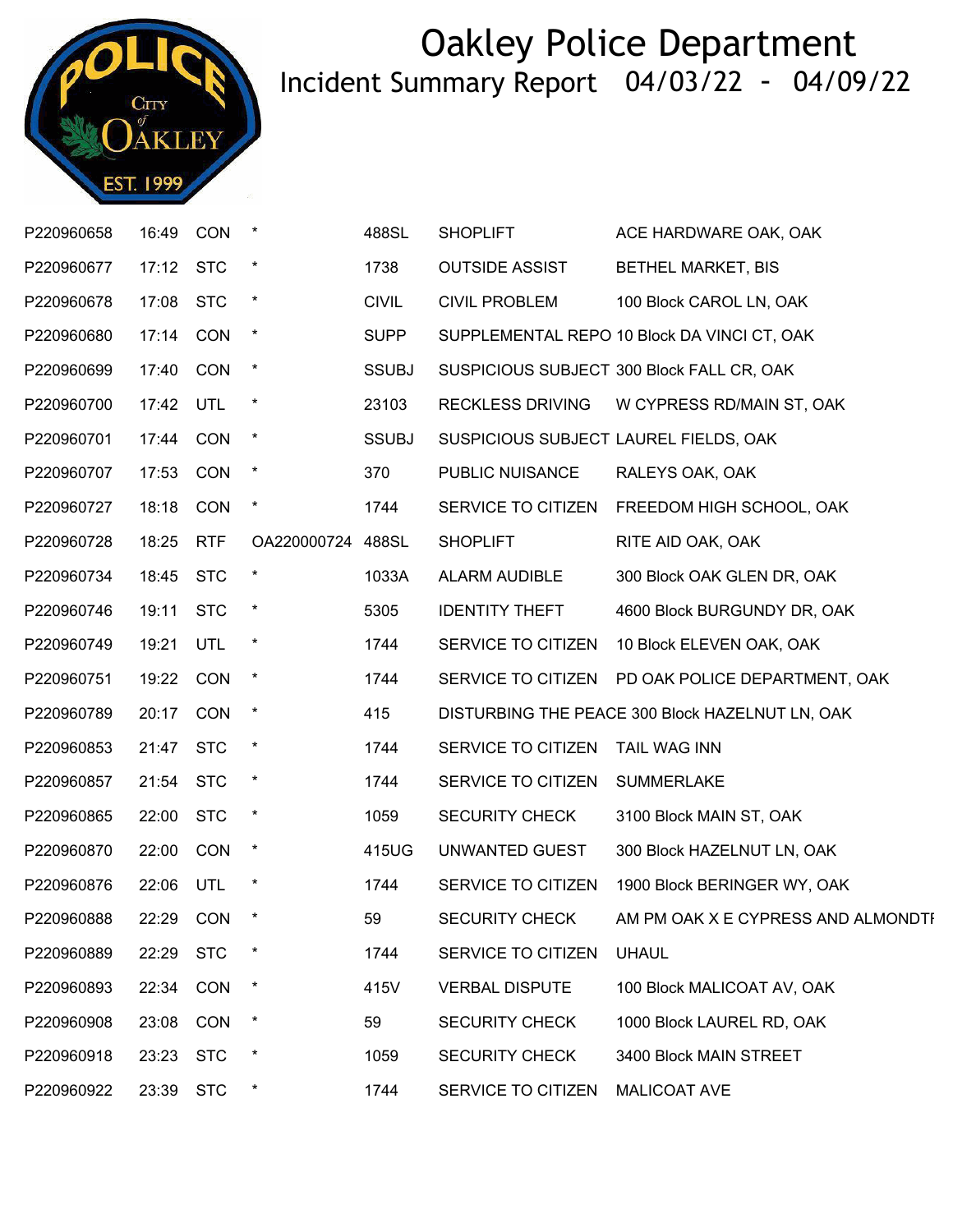

| P220960932             | 23:55 | <b>CON</b> | *                | 1196        | SUSP VEHICLE STOP     | <b>BAC PLOT</b>                               |
|------------------------|-------|------------|------------------|-------------|-----------------------|-----------------------------------------------|
| 4/7/2022<br>P220970034 | 01:42 | <b>CON</b> | $\ast$           | 59          | <b>SECURITY CHECK</b> | LAUREL ELEMENTARY, OAK                        |
| P220970035             | 01:43 | <b>STC</b> | $\star$          | 1059        | <b>SECURITY CHECK</b> | 2100 Block LAUREL AVENUE                      |
|                        |       |            |                  |             |                       |                                               |
| P220970039             | 02:00 | <b>STC</b> | $\ast$           | 1059        | <b>SECURITY CHECK</b> | 4000 Block WILBUR AVENUE                      |
| P220970044             | 02:16 | <b>CON</b> | $\ast$           | 59          | <b>SECURITY CHECK</b> | OHARA PARK SCHOOL, OAK                        |
| P220970052             | 03:20 | <b>STC</b> | $\star$          | 1059        | <b>SECURITY CHECK</b> | <b>DUTCH BROS OAK</b>                         |
| P220970056             | 03:43 | <b>STC</b> | $\ast$           | 1059        | <b>SECURITY CHECK</b> | <b>CAROL LANE APARTMENTS</b>                  |
| P220970062             | 04:11 | <b>UTL</b> | $\star$          | <b>SVEH</b> |                       | SUSPICIOUS VEHICLE CAPUTO CR/SELLERS AV, OAK  |
| P220970065             | 04:31 | <b>STC</b> | $\star$          | 1744        | SERVICE TO CITIZEN    | <b>EMERSON RANCH</b>                          |
| P220970120             | 07:42 | <b>STC</b> | $\ast$           | 1746        | <b>COURT</b>          | PITTSBURG COURT                               |
| P220970137             | 08:10 | <b>CON</b> | $\star$          | 1033F       | <b>ALARM FALSE</b>    | 900 Block STONEGATE CR, OAK                   |
| P220970141             | 08:17 | <b>CON</b> | $\star$          | <b>STC</b>  | SERVICE TO CITIZEN    | PD OAK POLICE DEPARTMENT, OAK                 |
| P220970146             | 08:21 | CON        | $\ast$           | 1719        | SUSP PERSON STOP      | 1600 Block MAIN ST, OAK                       |
| P220970152             | 08:25 | <b>STC</b> | $\ast$           | 1776        |                       | SCHOOL ASSEMBLY CI FREEDOM HIGH SCHOOL, OAK   |
| P220970165             | 08:39 | <b>CON</b> | $\ast$           | 1745        | <b>OUT MISC</b>       | PD OAK/EVID RM                                |
| P220970174             | 08:43 | <b>AIC</b> | OA220000725      | 1713P       |                       | ACCIDENT PROPERTY 4800 Block TEAKWOOD DR, OAK |
| P220970208             | 09:08 | <b>CON</b> | $\star$          | 1738        | <b>OUTSIDE ASSIST</b> | 2400 Block E CYPRESS RD, OAK                  |
| P220970212             | 09:09 | CON        | $\star$          | 1033A       | ALARM AUDIBLE         | 2100 Block MEGAN DR, OAK                      |
| P220970216             | 09:12 | UTL        | $\ast$           | 370         | PUBLIC NUISANCE       | 2500 Block MAIN ST, OAK                       |
| P220970267             | 10:01 | <b>STC</b> | *                | 1744        |                       | SERVICE TO CITIZEN 4300 Block EMPIRE AV, OAK  |
| P220970299             | 10:31 | <b>RTF</b> | OA220000726 1745 |             | <b>OUT MISC</b>       | OHARA PARK SCHOOL, OAK                        |
| P220970313             | 10:41 | <b>CON</b> | $\ast$           | 1734        | <b>CIVIL</b>          | 3000 Block FRANDORAS CR, OAK                  |
| P220970319             | 10:43 | UTL        | $\ast$           | 602         | <b>TRESPASS</b>       | 2000 Block MAIN ST, OAK                       |
| P220970344             | 11:15 | <b>STC</b> | $\ast$           | 1744        | SERVICE TO CITIZEN    | PD OAK POLICE DEPARTMENT, OAK                 |
| P220970345             | 11:16 | <b>CON</b> | $\star$          | 1744        | SERVICE TO CITIZEN    | 900 Block STONEGATE CR, OAK                   |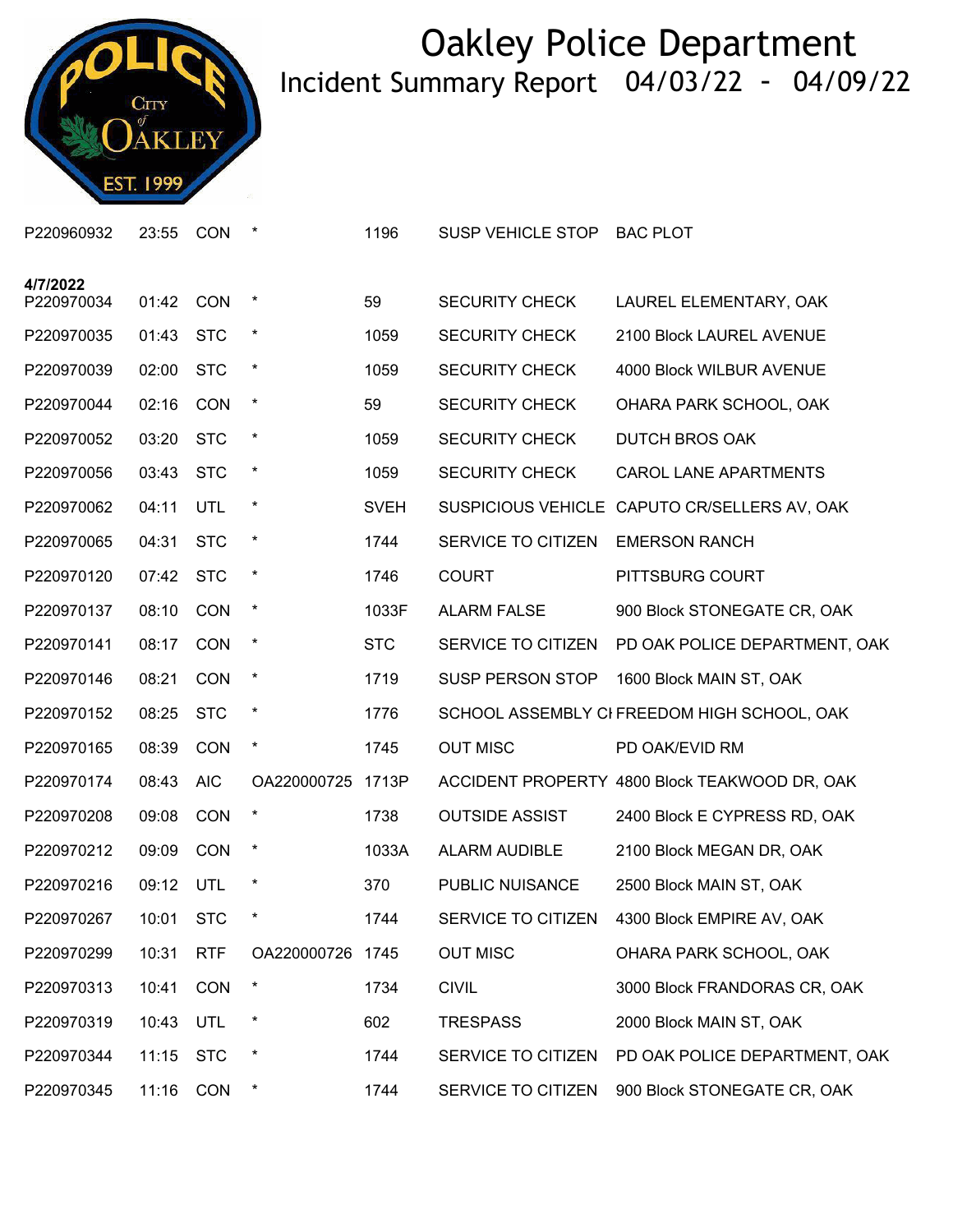

| P220970380 | 11:39     | UTL        |                   | 1738         | <b>OUTSIDE ASSIST</b>              | 5000 Block FERNWOOD CT, OAK                           |
|------------|-----------|------------|-------------------|--------------|------------------------------------|-------------------------------------------------------|
| P220970387 | 11:43     | CON        |                   | 1744         | SERVICE TO CITIZEN                 | 90 Block CRESTA BLANCA CT, OAK                        |
| P220970418 | 12:13 UTL |            | $\ast$            | 911UNK       | 911 HANGUP                         | 5000 Block TEAKWOOD DR, OAK                           |
| P220970445 | 12:36     | CON        | $\pmb{\star}$     | <b>OASST</b> | <b>OUTSIDE ASSIST</b>              | 900 Block ROSEMARY LN, OAK                            |
| P220970483 | 13:03     | <b>CON</b> |                   | 1744         |                                    | SERVICE TO CITIZEN LAUREL ELEMENTARY, OAK             |
| P220970503 | 13:20     | <b>RTF</b> | OA220000727 459R  |              |                                    | RESIDENTIAL BURGLAI 1900 Block CINNAMON RIDGE DR, OAK |
| P220970508 | 13:25     | CON        | $\star$           |              | 911UNK 911 HANGUP                  | 900 Block WINDDRIFT WY, OAK                           |
| P220970530 | 13:44     | <b>CON</b> |                   | 1739         |                                    | SUPPLEMENTAL REPO 3000 Block FRANDORAS CR, OAK        |
| P220970538 | 13:50     | UTL        | $\ast$            | 1715         |                                    | SUSP VEHICLE STOP 5800 Block DAFFODIL DR, OAK         |
| P220970541 | 13:54 WRN |            | $\star$           | <b>ORD</b>   |                                    | ORDINANCE VIOLATIOI 2100 Block MICHELLE LN, OAK       |
| P220970547 | 14:01     | <b>UTL</b> | $\star$           | 911UNK       | 911 HANGUP                         | E SUMMER LAKE DR/WATCHTIDE WY, OAM                    |
| P220970568 | 14:24 WRN |            | $\rightarrow$     | <b>ORD</b>   |                                    | ORDINANCE VIOLATIOI 4900 Block DAWSON DR, OAK         |
| P220970604 | 15:06 CON |            | $\star$           | <b>SUPP</b>  |                                    | SUPPLEMENTAL REPO LAUREL ELEMENTARY, OAK              |
| P220970617 | 15:22 CON |            | $\star$           | 1710         | <b>CVC MOVER</b>                   | MAIN ST/LAUREL RD, OAK                                |
| P220970638 | 15:55     | CON        | $\star$           | 1744         | SERVICE TO CITIZEN                 | Not Available                                         |
| P220970642 | 16:05     | <b>RTF</b> | OA220000728       | 1718         | <b>TOW</b>                         | 40 Block SORREL CT, OAK                               |
| P220970661 | 16:24     | <b>CON</b> |                   | 647F         | DRUNK IN PUBLIC                    | ROSE AV/ANVILWOOD DR, OAK                             |
| P220970670 | 16:31     | <b>STC</b> | $^\star$          |              | PATREQ PATROL REQUEST              | 3500 Block MAIN ST, OAK                               |
| P220970671 | 16:34 ARR |            | OA220000729 23109 |              | EXHIBITION OF SPEED PICASO/CYRPESS |                                                       |
| P220970692 | 16:53     | <b>UTL</b> | OA220000731 1732  |              |                                    | SUSP CIRCUMSTANCES WILBUR AV/BRIDGEHEAD RD, OAK       |
|            |           |            |                   |              |                                    |                                                       |
| P220970707 | 17:11     | <b>UTL</b> |                   | <b>STC</b>   | SERVICE TO CITIZEN                 | 4900 Block TEAKWOOD DR, OAK                           |
| P220970720 | 17:30     | UTL        | $\ast$            | <b>WC</b>    | <b>WELFARE CHECK</b>               | CONCANNON DR/VINTAGE PW, OAK                          |
| P220970732 | 17:52     | <b>STC</b> | $\star$           |              | PATREQ PATROL REQUEST              | ORCHARD PARK ELEMENTARY SCHOOL, (                     |
| P220970739 | 17:56     | UTL        | $\ast$            | 23152        | <b>DUI MISD</b>                    | LAUREL RD/EMPIRE AV, OAK                              |
| P220970741 | 17:59     | <b>UTL</b> | $\ast$            | 1732         |                                    | SUSP CIRCUMSTANCE EAGLE CITY MOBILE HOMES, OAK        |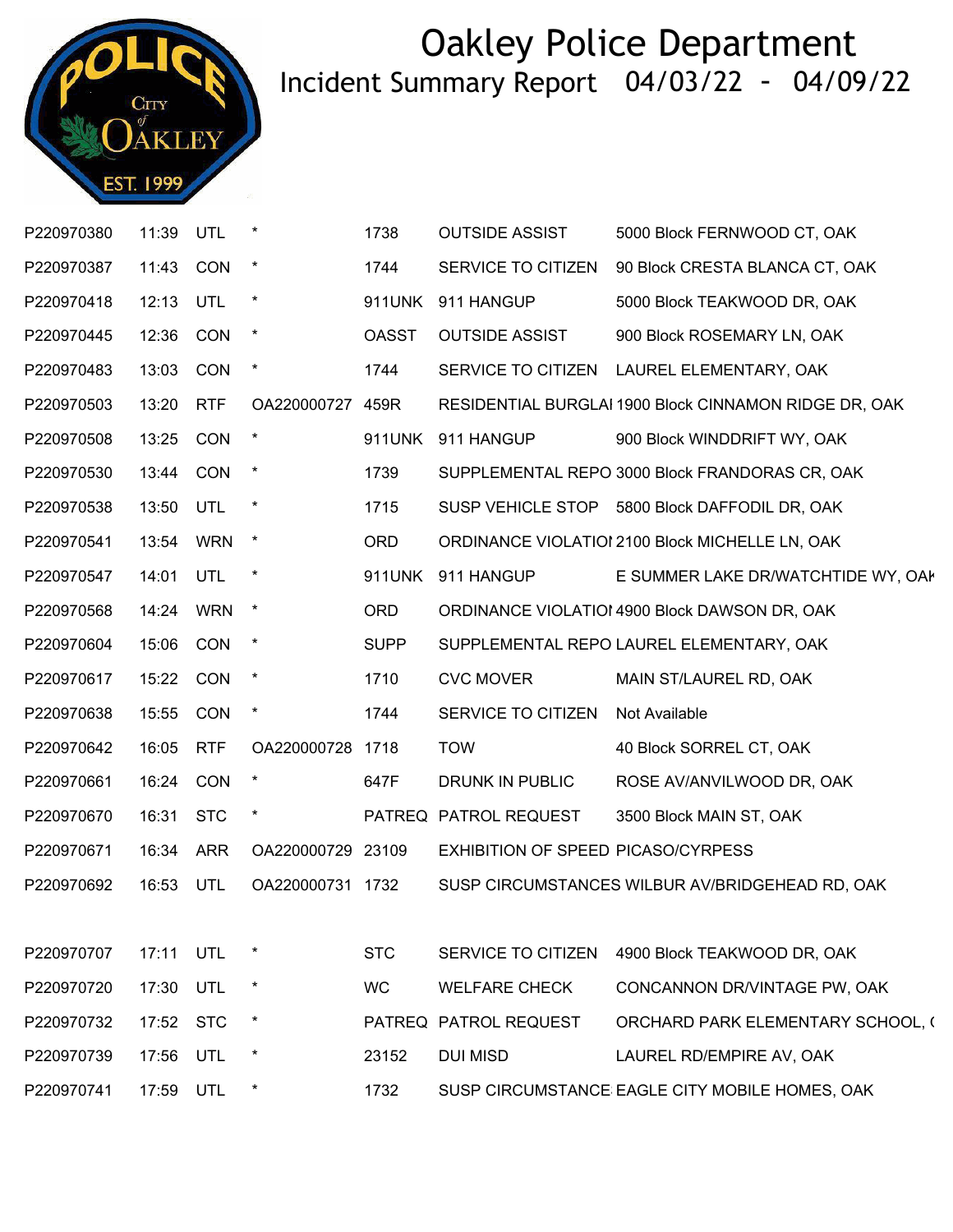

| P220970753 | 18:04 CON |            | $\star$  | 1033F        | <b>ALARM FALSE</b>                     | 5000 Block KELSEY LN, OAK                    |
|------------|-----------|------------|----------|--------------|----------------------------------------|----------------------------------------------|
| P220970764 | 18:10     | <b>CON</b> | $\star$  | 1125         | <b>TRAFFIC HAZARD</b>                  | EMPIRE AV/LAUREL RD, OAK                     |
| P220970765 | 18:10 CON |            | $\star$  | <b>SSUBJ</b> |                                        | SUSPICIOUS SUBJECT 70 Block CLOVE CT, OAK    |
| P220970792 | 18:44 STC |            | $\star$  | 1033F        | <b>ALARM FALSE</b>                     | 4300 Block TRAVALE PL, OAK                   |
| P220970825 | 19:15 CON |            | $\star$  | 1744         | SERVICE TO CITIZEN                     | 4700 Block SNOWY EGRET WY, OAK               |
| P220970829 | 19:30 CON |            | $\star$  | 415UG        | UNWANTED GUEST                         | AM PM OAK X E CYPRESS AND ALMONDTI           |
| P220970833 | 19:37 CON |            | $\star$  | <b>SCIRC</b> |                                        | SUSPICIOUS CIRCUMS OHARA AV/MAIN ST, OAK     |
| P220970840 | 19:44     | CON        | $\star$  | 1744         | SERVICE TO CITIZEN                     | 1900 Block GAMAY DR, OAK                     |
| P220970895 | 21:14 UTL |            | $\star$  | 415MC        | LOUD MOTORCYCLE                        | 70 Block PRESCOTT CR, OAK                    |
| P220970919 | 21:37     | <b>STC</b> | $^\star$ | 1702         | PATROL REQUEST                         | 4400 Block ROSE AVE                          |
| P220970921 | 21:40     | <b>STC</b> | $\star$  | 1059         | SECURITY CHECK                         | 4000 Block WILBUR AVE                        |
| P220970926 | 21:50 STC |            | $\star$  | 1744         | SERVICE TO CITIZEN                     | TAIL WAG INN                                 |
| P220970927 | 21:53 STC |            | $\star$  | 1744         | SERVICE TO CITIZEN                     | <b>SUMMERLAKE</b>                            |
| P220970933 | 22:04 STC |            | $\star$  | 1744         | SERVICE TO CITIZEN                     | <b>UHAUL</b>                                 |
| P220970947 | 22:16 CON |            | $\star$  | 1744         | SERVICE TO CITIZEN                     | CARPENTER RD/ROSE AV, OAK                    |
| P220970953 | 22:29     | UTL        | $^\star$ | 415MC        | LOUD MOTORCYCLE                        | 70 Block PRESCOTT CR, OAK                    |
| P220970968 | 22:54 STC |            | $^\star$ | 1744         | SERVICE TO CITIZEN                     | 4700 Block MAIN ST, OAK                      |
| P220970969 | 22:55 STC |            | $\star$  | 1059         | <b>SECURITY CHECK</b>                  | DIAMOND HILLS SPORTS CLUB AND SPA,           |
| P220970975 | 22:59 STC |            | $\star$  | 1059         | <b>SECURITY CHECK</b>                  | 3400 Block MAIN STREET                       |
| P220970980 | 23:04 CON |            | $\star$  | 94           |                                        | SUSPICIOUS SUBJECT MAIN ST/BIG BREAK RD, OAK |
| P220970983 | 23:17 STC |            | $\star$  | <b>OASST</b> | <b>OUTSIDE ASSIST</b>                  | 6000 Block LONE TREE WY, BRE                 |
| P220971003 | 23:48     | <b>STC</b> | $\ast$   | 1744         |                                        | SERVICE TO CITIZEN RUBENS NEIGHBORHOOD       |
| P220971008 | 23:52 STC |            | $\star$  | 1744         | SERVICE TO CITIZEN                     | EMERSON RANCH AND GOLDEN STATE P/            |
| 4/8/2022   |           |            |          |              |                                        |                                              |
| P220980011 | 00:31     | <b>STC</b> | $\ast$   | 1059         | <b>SECURITY CHECK</b>                  | <b>BEST WESTERN PLUS</b>                     |
| P220980028 | 01:33 STC |            | $\ast$   | 1744         | SERVICE TO CITIZEN 4400 Block ROSE AVE |                                              |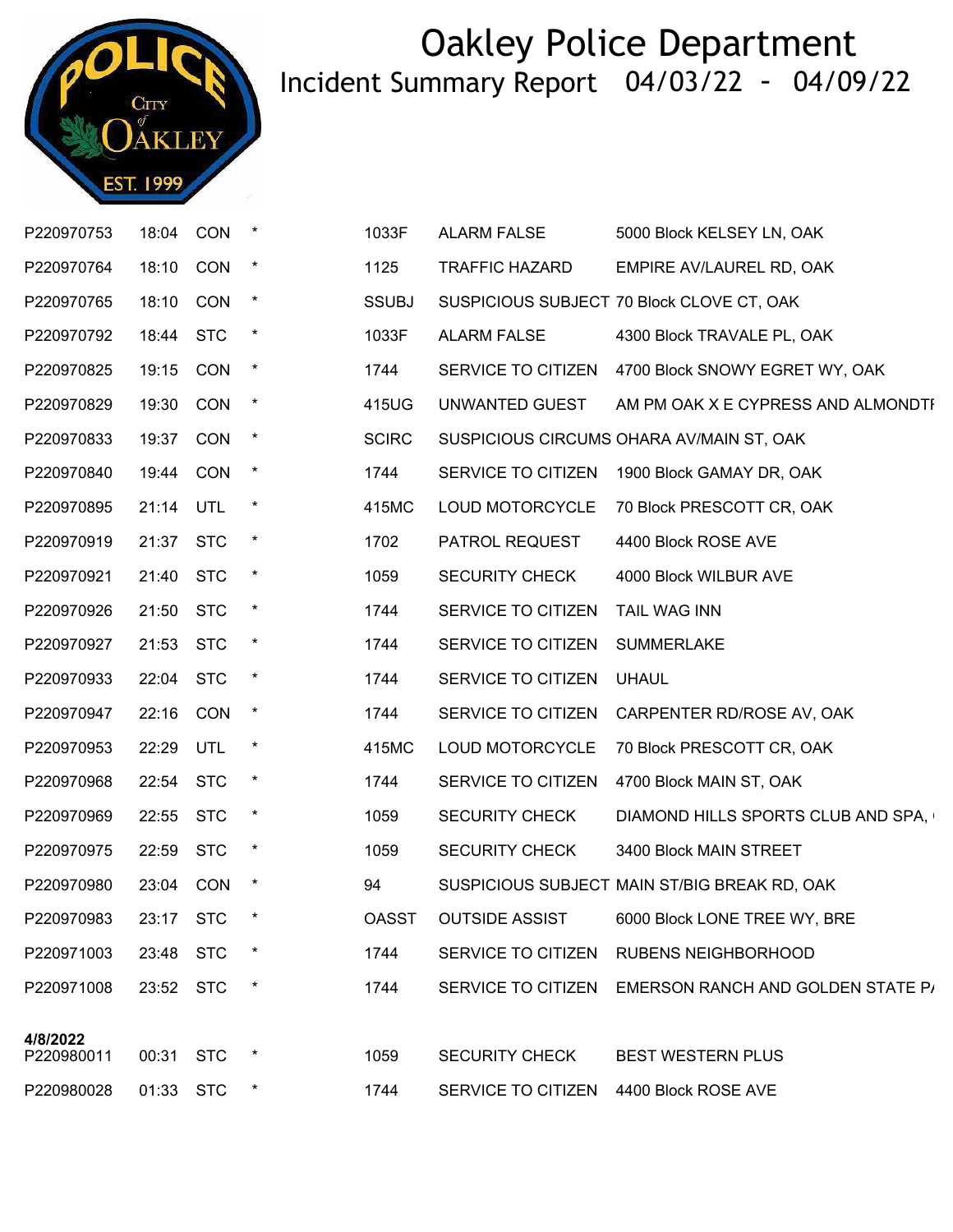

| P220980034 | 01:53     | <b>STC</b> |                  | 1744        | SERVICE TO CITIZEN                  | <b>DOUGLAS RD</b>                                    |
|------------|-----------|------------|------------------|-------------|-------------------------------------|------------------------------------------------------|
| P220980037 | 01:57     | <b>STC</b> |                  | 1744        | SERVICE TO CITIZEN                  | SHADY OAK NEIGHBORHOOD                               |
| P220980050 | 02:39 STC |            | $\star$          | 1744        | SERVICE TO CITIZEN                  | <b>EMERSON RANCH</b>                                 |
| P220980063 | 04:15     | <b>STC</b> | $\star$          | 1059        | <b>SECURITY CHECK</b>               | 3400 Block MAIN STREET                               |
| P220980064 | 04:16     | <b>STC</b> |                  | 1744        | SERVICE TO CITIZEN                  | <b>EMERSON RANCH</b>                                 |
| P220980065 | 04:18 STC |            | $\star$          | 1059        | <b>SECURITY CHECK</b>               | <b>LAUREL BALL FIELDS</b>                            |
| P220980077 | 05:04     | <b>STC</b> | $\star$          | 1744        |                                     | SERVICE TO CITIZEN E CYPRESS RD/EMERSON RANCH WY, OA |
| P220980086 | 05:28     | <b>CON</b> | $\star$          | 1744        | SERVICE TO CITIZEN                  | 50 Block CAROL LN, OAK                               |
| P220980095 | 06:10     | <b>UNF</b> |                  | 1033F       | <b>ALARM FALSE</b>                  | 2500 Block MAIN ST, OAK                              |
| P220980131 | 07:27     | <b>WRN</b> | $\star$          | <b>ORD</b>  |                                     | ORDINANCE VIOLATIOI HEMLOCK DR/CALLIA CT, OAK        |
| P220980139 | 07:50     | <b>WRN</b> | $\star$          |             | PARKER PARKER                       | PORT WY                                              |
| P220980141 | 07:55 STC |            | $\star$          | 1744        | SERVICE TO CITIZEN DELTA COURT, PIT |                                                      |
| P220980147 | 08:01     | <b>CON</b> | $\star$          | 1719        | SUSP PERSON STOP SUBWAY OAK, OAK    |                                                      |
| P220980151 | 08:05     | <b>STC</b> | $\star$          | 1776        |                                     | SCHOOL ASSEMBLY CI FREEDOM HIGH SCHOOL, OAK          |
| P220980153 | 08:04     | CON        | $\star$          | 1712        | <b>PARKER</b>                       | LIVE OAK AV/JANE LN, OAK                             |
| P220980171 | 08:28     | <b>CIT</b> | $\ast$           |             | PARKER PARKER                       | SALGADO AV                                           |
| P220980197 | 08:55     | <b>CON</b> | $\star$          | 1744        | SERVICE TO CITIZEN                  | Not Available                                        |
| P220980222 | 09:26     | <b>STC</b> | $\star$          | 1740F       | FIELD TRAINING                      | SO MARSH CREEK DETENTION FACILITY,                   |
| P220980248 | 09:49     | <b>RTF</b> | OA220000732 1701 |             | OTHER MISDEMEANOF Not Available     |                                                      |
| P220980284 | 10:22 CON |            |                  | 1744        |                                     | SERVICE TO CITIZEN SHELL GAS OAK X MAIN, OAK         |
| P220980299 | 10:33 UTL |            | $\star$          | 23103       | RECKLESS DRIVING                    | E CYPRESS RD/DELANEY PKWY, OAK                       |
| P220980308 | 10:48     | <b>CON</b> |                  | 1739        |                                     | SUPPLEMENTAL REPO 5000 Block TEAKWOOD DR, OAK        |
| P220980331 | 11:10     | <b>STC</b> | $\ast$           | 602         | <b>TRESPASS</b>                     | 2000 Block MAIN ST, OAK                              |
| P220980332 | 11:07     | UTL        |                  | <b>WC</b>   | <b>WELFARE CHECK</b>                | 4100 Block CHERRY CT, OAK                            |
| P220980392 | 12:15 CAN |            |                  | <b>ALPR</b> |                                     | MAIN ST/DELTA RD, BRE                                |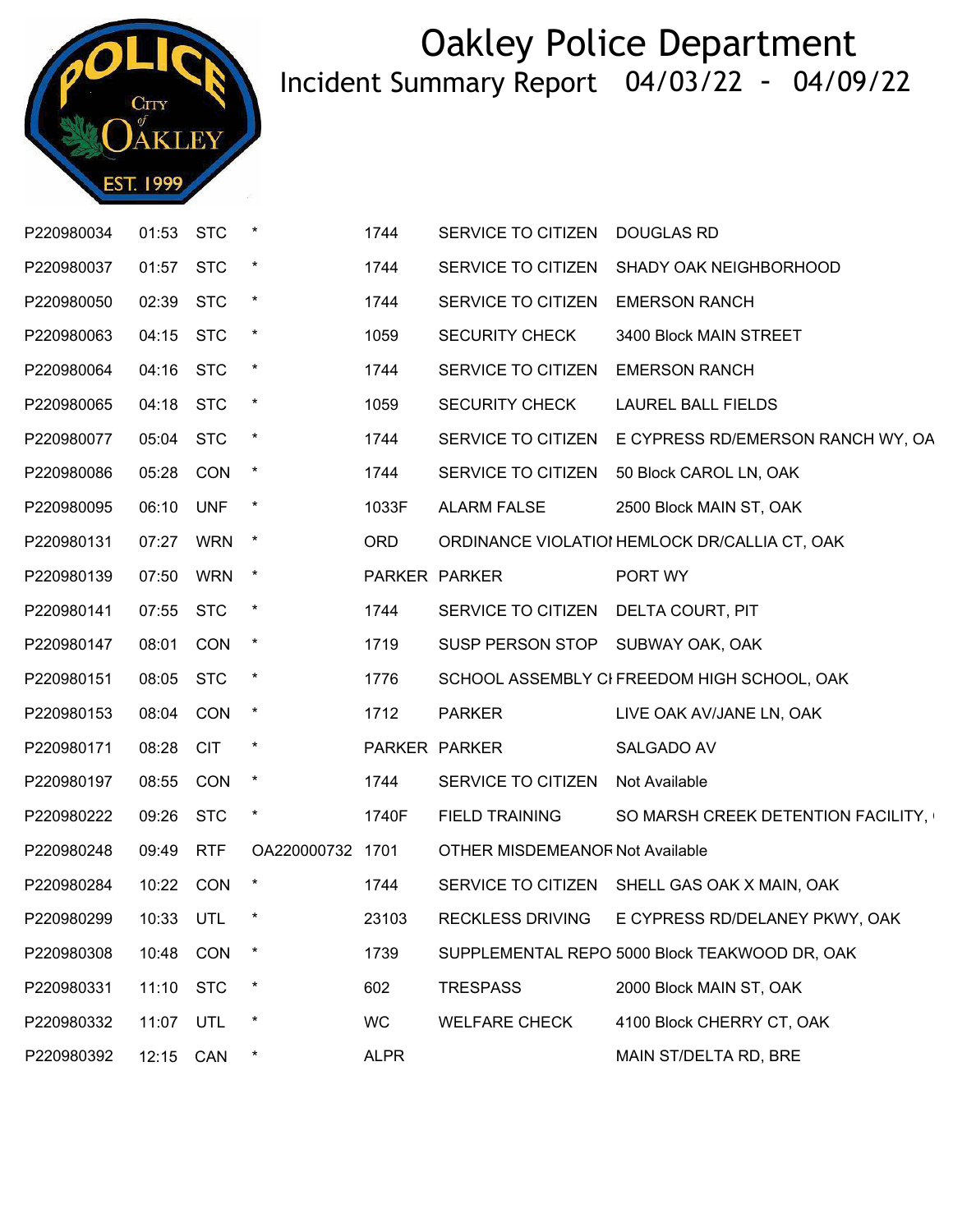

| P220980415 | 12:46     | <b>CIT</b> | $\ast$      | 1711         | <b>CVC NON MOVER</b>            | SHADY OAK DR/SIMONI RANCH RD, OAK               |
|------------|-----------|------------|-------------|--------------|---------------------------------|-------------------------------------------------|
| P220980417 | 12:49     | $\star$    | $\star$     | 370          | PUBLIC NUISANCE                 | LIVE OAK AV/QUAIL GLEN DR, OAK                  |
| P220980418 | 12:50     | <b>STC</b> | $\star$     | 370          | PUBLIC NUISANCE                 | NEROLY RD/EMPIRE AV, ANT                        |
| P220980471 | 13:55     | UTL        | $\star$     | 911UNK       | 911 HANGUP                      | 1200 Block VINTAGE DR, OAK                      |
| P220980486 | 14:05     | <b>STC</b> | $\star$     | 1744         | SERVICE TO CITIZEN              | 4900 Block EMPIRE AV, OAK                       |
| P220980502 | 14:18     | <b>CON</b> | $\star$     | 1719         | <b>SUSP PERSON STOP</b>         | RALEYS OAK, OAK                                 |
| P220980514 | 14:20     | UTL        | $\ast$      | 1719         | <b>SUSP PERSON STOP</b>         | 50 Block CAROL LN, OAK                          |
| P220980517 | 14:26     | <b>CON</b> | $\star$     | <b>SCIRC</b> |                                 | SUSPICIOUS CIRCUMS FREEDOM HIGH SCHOOL, OAK     |
|            |           |            |             |              |                                 |                                                 |
| P220980538 | 14:54     | <b>CON</b> |             | 602          | <b>TRESPASS</b>                 | SUBWAY OAK, OAK                                 |
| P220980548 | 15:06     | UTL        | $\ast$      | 1732         |                                 | SUSP CIRCUMSTANCE MAIN ST/LAUREL RD, OAK        |
| P220980558 | 15:11     | CON        | $\star$     | 1729         | <b>LOST PROPERTY</b>            | 5200 Block IRONWOOD CT, OAK                     |
| P220980574 | 15:31     | CON        | $\ast$      | 1744         | SERVICE TO CITIZEN              | PD OAK POLICE DEPARTMENT, OAK                   |
| P220980579 | 15:33     | <b>CON</b> | $\ast$      | 1744         | SERVICE TO CITIZEN              | Not Available                                   |
| P220980597 | 15:44     | <b>STC</b> | $\star$     | 1744         | SERVICE TO CITIZEN              | MILLER DR/CLOVERBROOK AV, OAK                   |
| P220980604 | 15:55     | <b>ARR</b> | $\ast$      | 496          |                                 | POSSESSION OF STOL 3100 Block MAIN ST, OAK      |
| P220980625 | 16:21     | CON        | $\star$     | 1744         | SERVICE TO CITIZEN              | 100 Block CHERRY WY, OAK                        |
| P220980633 | 16:30     | <b>CON</b> | $\star$     | 1744         | SERVICE TO CITIZEN              | VINTAGE ELEMENTARY SCHOOL, OAK                  |
| P220980648 | 16:46     | CON        | $\star$     | 1744         | SERVICE TO CITIZEN              | CHASE BANK OAK, OAK                             |
| P220980650 | 16:48     | <b>RTF</b> | OA220000733 | 488          | PETTY THEFT                     | ACE HARDWARE OAK, OAK                           |
| P220980651 | 16:48 STC |            |             | 1739         |                                 | SUPPLEMENTAL REPO MILLER DR/CLOVERBROOK AV, OAK |
| P220980653 | 16:52     | CON        |             | 911UNK       | 911 HANGUP                      | 4500 Block MAIN ST, OAK                         |
| P220980668 | 17:13     | CON        | $\ast$      | 1744         | SERVICE TO CITIZEN              | 200 Block BAYVIEW DR, OAK                       |
| P220980678 | 17:20     | CON        | $\star$     | <b>SUPP</b>  | SUPPLEMENTAL REPO Not Available |                                                 |
| P220980689 | 17:40     | <b>CON</b> | $\star$     | 1744         | SERVICE TO CITIZEN              | BROWNSTONE RD/OHARA AV, OAK                     |
| P220980693 | 17:43     | <b>STC</b> | $\ast$      | 1744         | SERVICE TO CITIZEN              | 900 Block ALMADEN CR, OAK                       |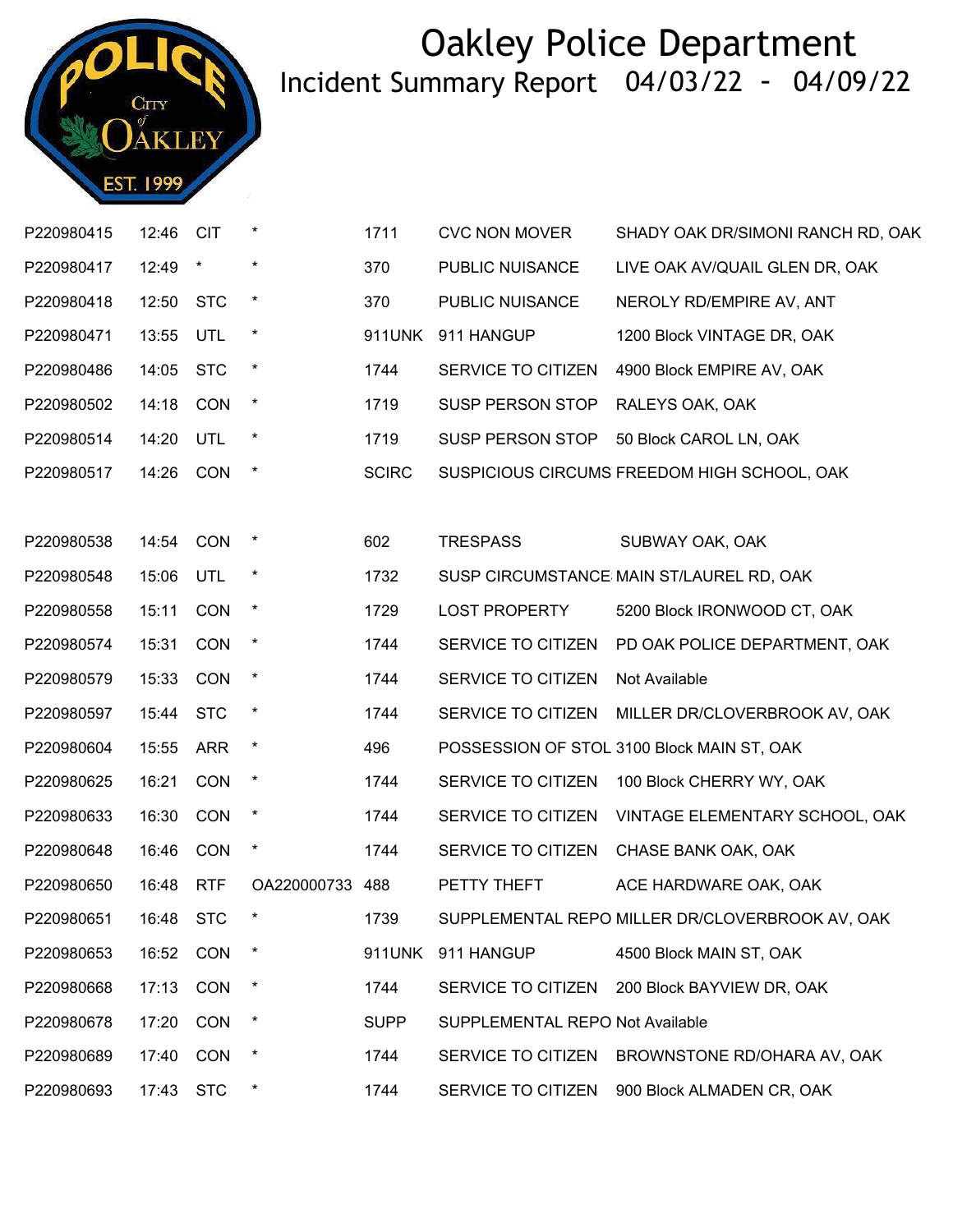

| P220980726             | 18:14     | CON        | $\star$ | <b>CIVIL</b> | <b>CIVIL PROBLEM</b>    | 20 Block BAYBERRY CT, OAK                       |
|------------------------|-----------|------------|---------|--------------|-------------------------|-------------------------------------------------|
| P220980732             | 18:19     | CON        | $\star$ | 415V         | <b>VERBAL DISPUTE</b>   | 200 Block BRAZIL CT, OAK                        |
| P220980743             | 18:40     | CON        | $\star$ | 1710         | <b>CVC MOVER</b>        | NEROL/MAIN                                      |
| P220980747             | 18:40     | <b>UNF</b> | $\star$ | 1033F        | <b>ALARM FALSE</b>      | 3400 Block MAIN ST, OAK                         |
|                        |           |            |         |              |                         |                                                 |
| P220980768             | 19:18     | CON        | $\star$ | <b>CIVIL</b> | <b>CIVIL PROBLEM</b>    | 100 Block W RUBY ST, OAK                        |
|                        |           |            |         |              |                         |                                                 |
| P220980821             | 20:19     | CON        | $\star$ | <b>SVEH</b>  |                         | SUSPICIOUS VEHICLE 1400 Block CARPENTER RD, OAK |
| P220980829             | 20:26     | UTL        | $\ast$  | <b>WC</b>    | <b>WELFARE CHECK</b>    | 900 Block ALMADEN CR, OAK                       |
| P220980834             | 20:29     | UTL        | $\star$ | <b>WC</b>    | <b>WELFARE CHECK</b>    | EDGEWOOD DR/EDGEWOOD CT, OAK                    |
| P220980838             | 20:31     | UTL        | $\star$ | <b>WC</b>    | <b>WELFARE CHECK</b>    | 4600 Block DUARTE AV, OAK                       |
| P220980856             | 21:06     | <b>STC</b> | $\star$ | 1033A        | ALARM AUDIBLE           | LUCKY OAK, OAK                                  |
| P220980891             | 21:45     | CON        | $\star$ | 1711         | <b>CVC NON MOVER</b>    | MAIN/CYPRESS                                    |
| P220980901             | 21:58     | CON        | $\star$ | 1710         | <b>CVC MOVER</b>        | ROSE AV/LAUREL RD, OAK                          |
| P220980904             | 22:07     | CON        | $\star$ | 1710         | <b>CVC MOVER</b>        | CARPENTER RD/OHARA AV, OAK                      |
| P220980924             | 22:36     | CON        | $\star$ | <b>SVEH</b>  |                         | SUSPICIOUS VEHICLE 200 Block AMBERWIND CR, OAK  |
| P220980956             | 23:30     | CON        | $\star$ | 1711         | <b>CVC NON MOVER</b>    | MAIN ST/VINTAGE PW, OAK                         |
| P220980971             | 23:47     | CON        | $\star$ | 1719         | <b>SUSP PERSON STOP</b> | MAIN ST/LIVE OAK AV, OAK                        |
|                        |           |            |         |              |                         |                                                 |
| 4/9/2022<br>P220990017 | 00:27     | UTL        | $\ast$  |              | 911UNK 911 HANGUP       | 1900 Block HAMBURG ST, OAK                      |
| P220990038             | 01:22 UTL |            | $\star$ | <b>SVEH</b>  |                         | SUSPICIOUS VEHICLE 1100 Block LAKE PARK DR, OAK |
|                        |           |            |         |              |                         | 1                                               |
| P220990074             | 03:06     | CON        | $\ast$  | 1734         | <b>CIVIL</b>            | 10 Block DIANE CT, OAK                          |
| P220990085             | 03:44     | CON        | $\ast$  | <b>SVEH</b>  |                         | SUSPICIOUS VEHICLE GARDENIA AV/ASHWOOD DR, OAK  |
| P220990107             | 05:24     | UTL        | $\ast$  | <b>SSUBJ</b> |                         | SUSPICIOUS SUBJECT 2900 Block STONECROP DR, OAK |
| P220990144             | 07:56     | <b>WRN</b> | $\star$ | 1710         | <b>CVC MOVER</b>        | 2000 Block LAUREL RD, OAK                       |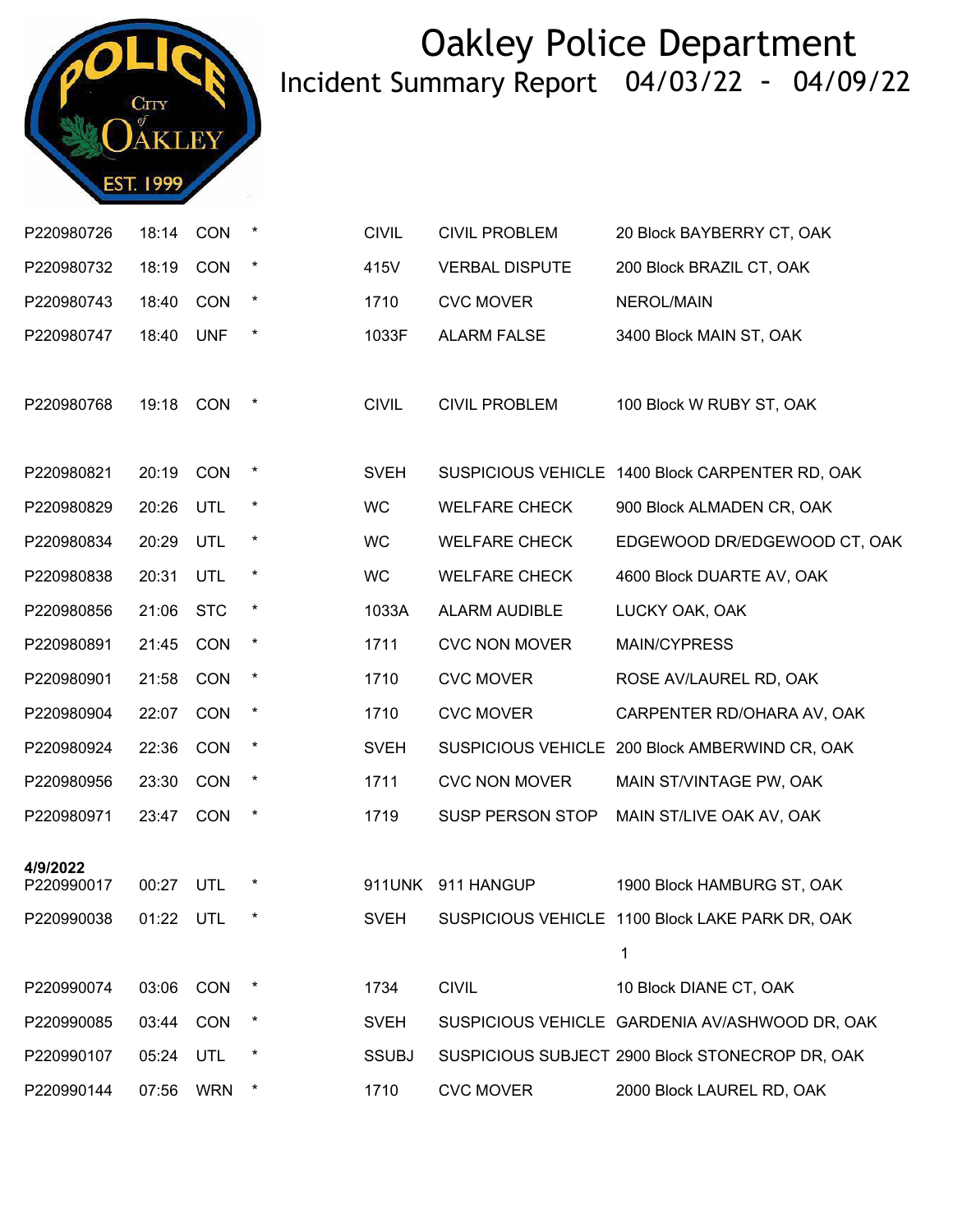

| P220990194 | 09:23 UTL |             |                  |               | 911UNK 911 HANGUP       | COPPER RIDGE WY/SAPPHIRE PKWY, OAI               |
|------------|-----------|-------------|------------------|---------------|-------------------------|--------------------------------------------------|
| P220990206 | 09:44 CON |             | $\star$          | 1744          | SERVICE TO CITIZEN      | 4600 Block DUARTE AV, OAK                        |
| P220990209 | 09:48     | <b>STC</b>  | $\ast$           | 1734          | <b>CIVIL</b>            | 1200 Block POPLAR DR, OAK                        |
| P220990247 | 10:36 CAN |             | $\star$          | <b>WC</b>     | <b>WELFARE CHECK</b>    | 5400 Block PIPER LN, OAK                         |
| P220990248 | 10:37 *   |             | $\ast$           | 1021          | <b>TELEPHONE CALL</b>   | No House Number                                  |
| P220990249 | 10:40     | <b>STC</b>  | $\ast$           | <b>STC</b>    |                         | SERVICE TO CITIZEN PD OAK POLICE DEPARTMENT, OAK |
| P220990251 | 10:46 UTL |             | $\star$          | 911UNK        | 911 HANGUP              | PICASSO DR/REMBRANDT CT, OAK                     |
| P220990263 | 11:03 UNF |             | $\star$          | 1124          |                         | ABANDONED VEHICLE WATERFORD WY/BAYSIDE WY, OAK   |
| P220990291 | 11:33     | <b>STC</b>  | $\ast$           | 370           | PUBLIC NUISANCE         | SELLERS AV/DELTA RD, OAK                         |
| P220990292 | 11:35     | UTL         | $\ast$           | <b>PROM</b>   | PROM SHOOT              | 4100 Block BLOSSOM CT, OAK                       |
| P220990294 | 11:37     | <b>CON</b>  | $\star$          | 1711          | <b>CVC NON MOVER</b>    | LAUREL RD/HARVEST DR, OAK                        |
| P220990301 | 11:48     | <b>STC</b>  | $\ast$           | 1125          | <b>TRAFFIC HAZARD</b>   | SELLERS AV/AT AND SF RAILROAD, OAK               |
| P220990308 | 11:57     | <b>CON</b>  | $\star$          | <b>911UNK</b> | 911 HANGUP              | 10 Block CAROL LN, OAK                           |
|            |           |             |                  |               |                         |                                                  |
| P220990336 | 12:44 RTF |             | OA220000736 532  |               |                         | FRAUD FALSE PRETEN 1200 Block FETZER LN, OAK     |
| P220990351 | 13:02     | UTL         | $\ast$           | 417           |                         | BRANDISHING WEAPOI LAUREL RD/EMPIRE AV, OAK      |
| P220990363 | 13:13 CON |             |                  | 1744          |                         | SERVICE TO CITIZEN 1900 Block HAMBURG ST, OAK    |
|            |           |             |                  |               |                         |                                                  |
| P220990383 | 13:41     | <b>UTL</b>  | $\ast$           | 1125          | <b>TRAFFIC HAZARD</b>   | DELTA RD/MAIN ST, BRE                            |
| P220990402 | 14:11     | <b>CON</b>  | $\star$          | 1744          | SERVICE TO CITIZEN      | PD OAK POLICE DEPARTMENT, OAK                    |
| P220990403 | 14:12 RTF |             | OA220000738 1718 |               | <b>TOW</b>              | 5000 Block WINCHESTER DR, OAK                    |
| P220990428 |           | 14:41 STC * |                  | <b>INFO</b>   | <b>BEAT INFO</b>        | NEROLY RD/TERRA VERDE LN, OAK                    |
| P220990432 | 14:49     | UTL         |                  | 23103         | <b>RECKLESS DRIVING</b> | FAIRHAVEN WY/ROBERT WY, OAK                      |
| P220990440 | 15:04     | <b>CON</b>  | $\ast$           | 1744          | SERVICE TO CITIZEN      | 200 Block LAVENDER WY, OAK                       |
| P220990490 | 16:01     | <b>RTF</b>  | OA220000739      | 1709A         | <b>MISSING ADULT</b>    | 1900 Block HAMBURG ST, OAK                       |
| P220990537 | 17:15     | CON         |                  | 1732          |                         | SUSP CIRCUMSTANCE 30 Block VITRUVIUS CT, OAK     |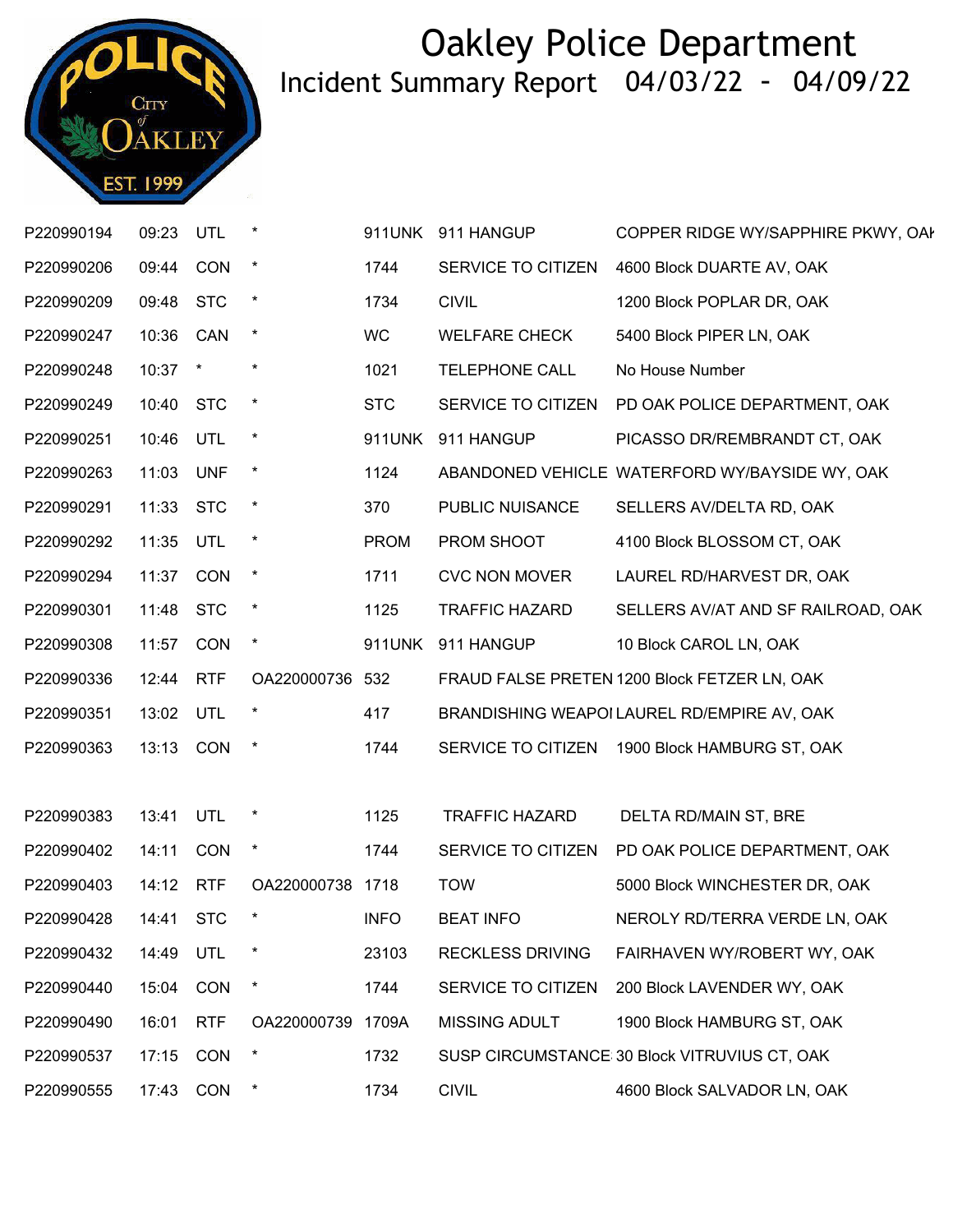

| P220990582 | 18:26     | CON        | OA220000740       | 488       | PETTY THEFT                     | AUTO ZONE, OAK                                   |
|------------|-----------|------------|-------------------|-----------|---------------------------------|--------------------------------------------------|
| P220990584 | 18:32     | <b>STC</b> |                   | 911UNK    | 911 HANGUP                      | AM PM OAK X E CYPRESS AND ALMONDTI               |
| P220990610 | 18:58 STC |            | $\star$           | 1059      | <b>SECURITY CHECK</b>           | LAUREL RD AT HWY 4                               |
| P220990644 | 19:26     | <b>STC</b> | $\star$           | 415M      | <b>LOUD MUSIC</b>               | 1100 Block BLK COVERED WAGON DR, OAI             |
| P220990649 | 19:36     | <b>STC</b> | $\star$           | 1744      | SERVICE TO CITIZEN              | 1400 Block CARPENTER RD, OAK                     |
| P220990677 | 20:07 CON |            | $\star$           | 1711      | <b>CVC NON MOVER</b>            | OAKLEY RD/EMPIRE AV, OAK                         |
| P220990682 | 20:16     | <b>CON</b> | $\star$           | <b>WC</b> | <b>WELFARE CHECK</b>            | LUCKY OAK, OAK                                   |
| P220990715 | 20:56     | <b>CON</b> | $\star$           | 1710      | <b>CVC MOVER</b>                | EMPIRE AV/GATEWAY DR, OAK                        |
|            |           |            |                   |           |                                 |                                                  |
| P220990736 | 21:15     | UTL        | $\star$           | 911UNK    | 911 HANGUP                      | 4900 Block WINCHESTER DR, OAK                    |
| P220990743 | 21:20     | CON        | $\star$           | 647C      | <b>PANHANDLING</b>              | 2100 Block LAUREL RD, OAK                        |
| P220990745 | 21:26 STC |            | $\star$           | 1744      | SERVICE TO CITIZEN CIVIC CENTER |                                                  |
| P220990747 | 21:28     | <b>RTF</b> | OA220000741 20002 |           |                                 | HIT AND RUN MISDEME SELLERS AV/E CYPRESS RD, OAK |
| P220990748 | 21:28     | UTL        | $\star$           | 1734      | <b>CIVIL</b>                    | AM PM OAK X MAIN AND WILBUR, OAK                 |
| P220990756 | 21:39 STC |            | $\star$           | 415N      | LOUD NOISE                      | 100 Block HEAVENLY WY, OAK                       |
| P220990786 | 22:08     | UTL        | $\star$           | 415N      | <b>LOUD NOISE</b>               | 60 Block CAROL LN, OAK                           |
| P220990793 | 22:17     | <b>ARR</b> | OA220000743 23152 |           | <b>DUI MISD</b>                 | SELLERS AV SO E CYPRESS RD, OAK                  |
| P220990797 | 22:20 UTL |            | $\ast$            | 911UNK    | 911 HANGUP                      | 2100 Block CONNIE LN, OAK                        |
| P220990799 | 22:22 UNF |            | $\star$           | 1033F     | <b>ALARM FALSE</b>              | 200 Block E CYPRESS RD, OAK                      |
| P220990801 | 22:25 STC |            | $\star$           | 415M      | <b>LOUD MUSIC</b>               | COVERED WAGON DR/OHARA AV, OAK                   |
| P220990805 | 22:30 UTL |            | $\star$           | 415N      | <b>LOUD NOISE</b>               | 20 Block CRANE CT, OAK                           |
| P220990808 | 22:34     | <b>RTF</b> | OA220000742 23152 |           | <b>DUI MISD</b>                 | SELLERS AV SO E CYPRESS RD, OAK                  |
| P220990853 | 23:31     | UTL        | $\ast$            | 1744      | SERVICE TO CITIZEN              | PUBLIC STORAGE OAK, OAK                          |
| P220990857 | 23:37     | <b>CON</b> | $\star$           | 415M      | <b>LOUD MUSIC</b>               | 20 Block CRANE CT, OAK                           |
| P220990866 | 23:52     | <b>UNF</b> | $\ast$            | WC        | <b>WELFARE CHECK</b>            | 1800 Block GAMAY DR, OAK                         |